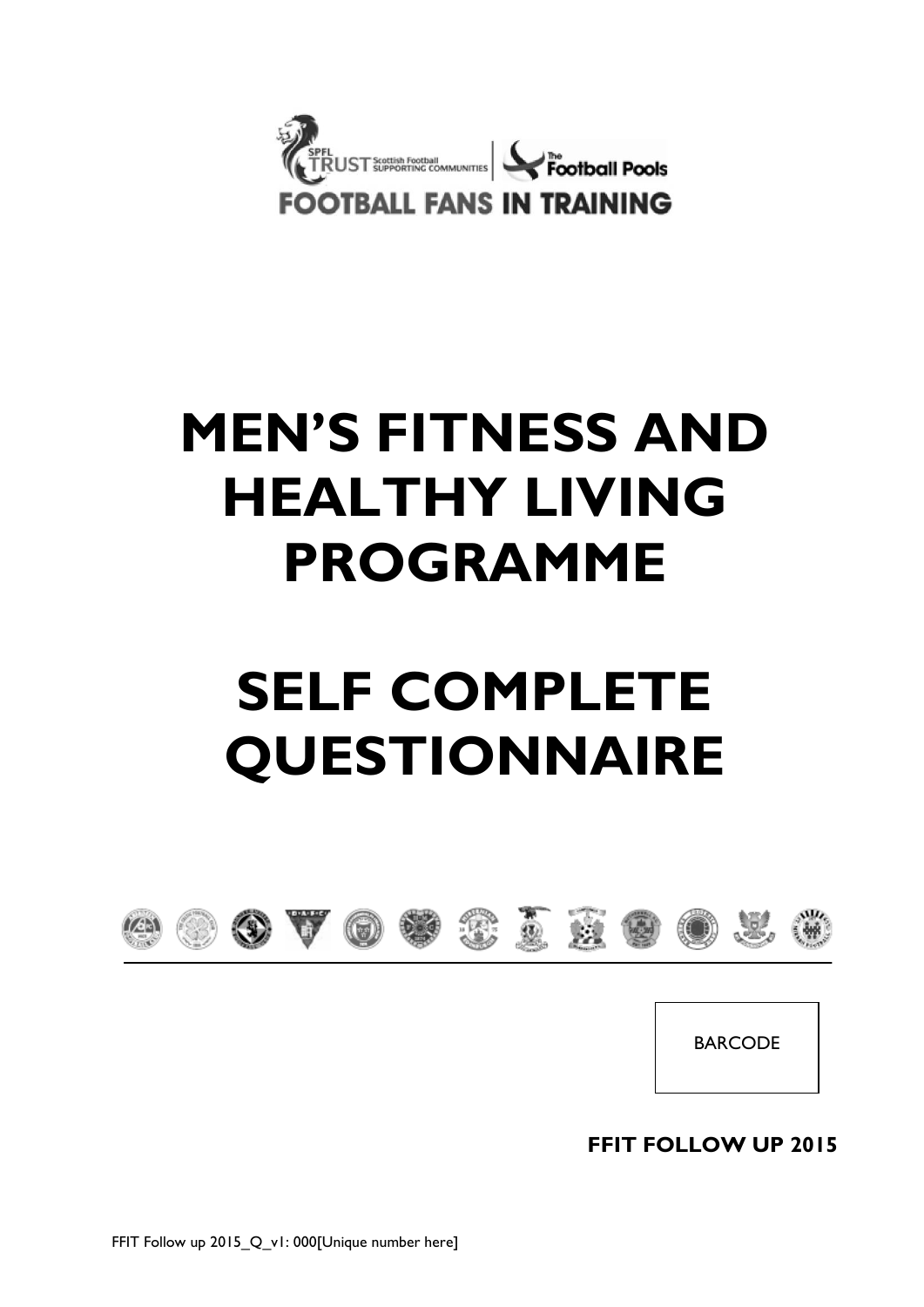Researchers from the Universities of Glasgow, Edinburgh and Dundee, and the Medical Research Council are working with the SPFL Trust to evaluate the long term impact following participation in Football Fans in Training.











**NHS National Institute for Health Research**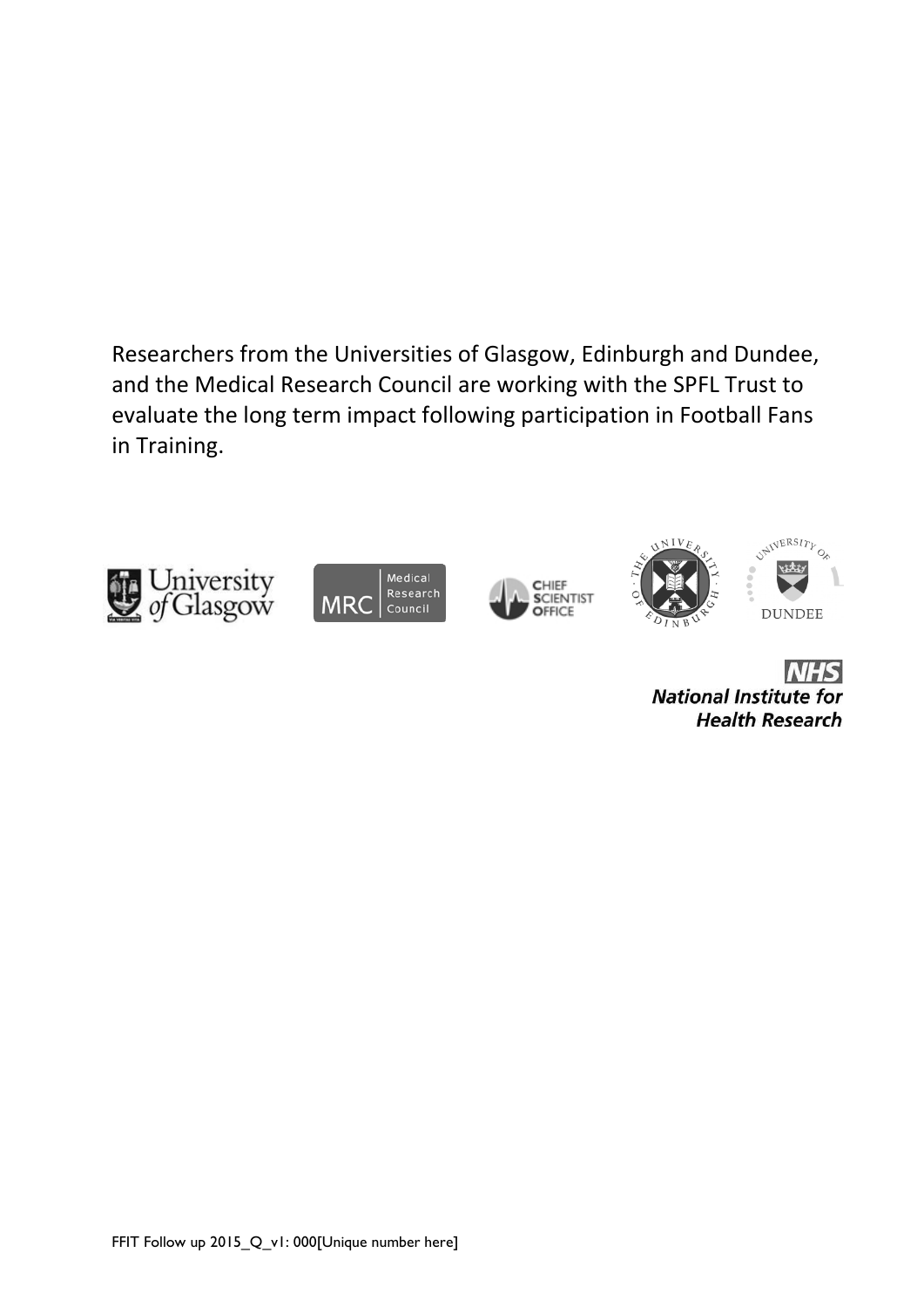## **First, some questions about Football Fans in Training (FFIT) and what you have been doing since we last saw you.**

| Which FFIT programme(s) did you attend?                                                                                                                                                                                                  |                                        |
|------------------------------------------------------------------------------------------------------------------------------------------------------------------------------------------------------------------------------------------|----------------------------------------|
| Please tick ALL boxes that apply                                                                                                                                                                                                         |                                        |
| I have never attended a FFIT programme                                                                                                                                                                                                   | If ticked, please go to $Q$ 6          |
| I attended FFIT from Aug/Sept to Nov/Dec 2011                                                                                                                                                                                            |                                        |
| 1 attended FFIT from Aug/Sept to Nov/Dec 2012                                                                                                                                                                                            |                                        |
| I attended FFIT at another time(s)                                                                                                                                                                                                       | If ticked, pleases give<br>dates below |
|                                                                                                                                                                                                                                          |                                        |
|                                                                                                                                                                                                                                          |                                        |
|                                                                                                                                                                                                                                          |                                        |
|                                                                                                                                                                                                                                          |                                        |
| At the end of the sessions in the club (after the 12 week<br>programme) how much weight did you lose?<br>(If you have attended more than one FFIT programme, please answer in<br>relation to the first FFIT programme that you attended) |                                        |
| Please tick ONE box                                                                                                                                                                                                                      |                                        |
| I attended FFIT but did not lose any weight during the 12 week<br>programme                                                                                                                                                              |                                        |
|                                                                                                                                                                                                                                          |                                        |

I lost up to 5% of my baseline weight during the 12 week programme  $\Box$ 

I lost 5 – 10% of my baseline weight during the 12 week programme **<sup>3</sup>**

|           | I lost more than 10% of my baseline weight during the 12 week |
|-----------|---------------------------------------------------------------|
| programme |                                                               |

If you can, please tell us roughly how much you lost during the 12 week FFIT

programme in either: \_\_\_\_\_\_\_stones\_\_\_\_\_\_pounds or in \_\_\_\_\_\_\_\_\_\_\_kilograms

 $\Box$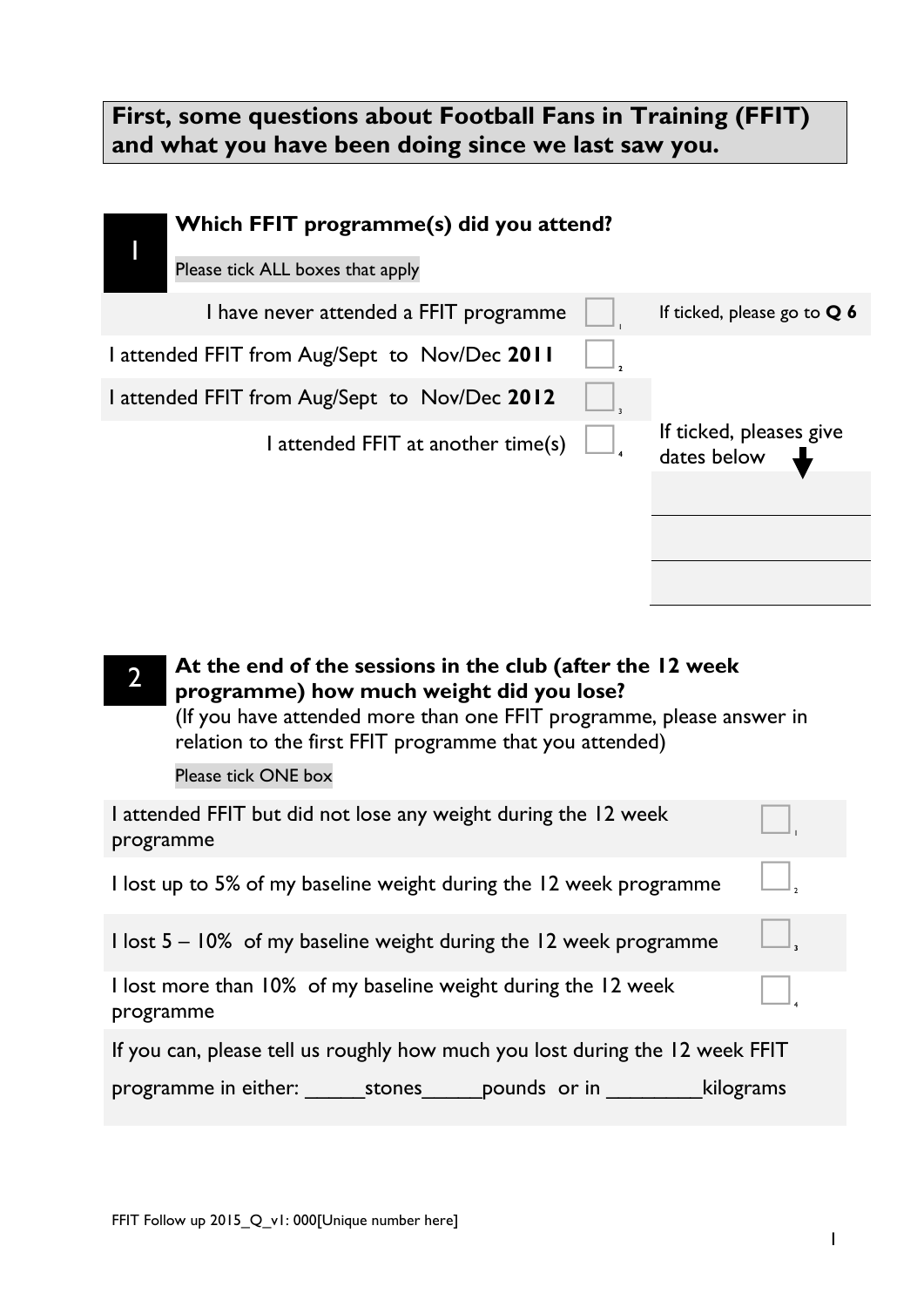#### 3 **Have much of each of the following have you done since you completed the FFIT programme?**

(If you have attended more than one FFIT programme, please answer in relation to the first FFIT programme that you attended.)

|             | Please tick ONE box<br>on EACH line                                                     | <b>Very</b><br><b>Frequently</b> | <b>Frequently Occasionally</b> | Rarely | <b>Never</b> |
|-------------|-----------------------------------------------------------------------------------------|----------------------------------|--------------------------------|--------|--------------|
| a           | Been in contact with<br>other men who have<br>taken part in FFIT at<br>your club?       |                                  |                                |        |              |
| $\mathbf b$ | Been in contact with the<br>coaches who<br>deliver/have delivered<br>FFIT at your club? |                                  |                                |        |              |
| $\mathbf c$ | Attended any other<br>health or fitness<br>programmes or groups<br>at your club?        |                                  |                                |        |              |
| $\mathbf d$ | Attended a health or<br>fitness programme or<br>group somewhere else?                   |                                  |                                |        |              |
| $\mathbf e$ | Attended a weight-<br>reduction clinic at your<br>GP surgery or another<br>NHS setting? |                                  |                                |        |              |
| f           | Attended a commercial<br>weight management<br>group like Weight<br>Watchers             |                                  |                                |        |              |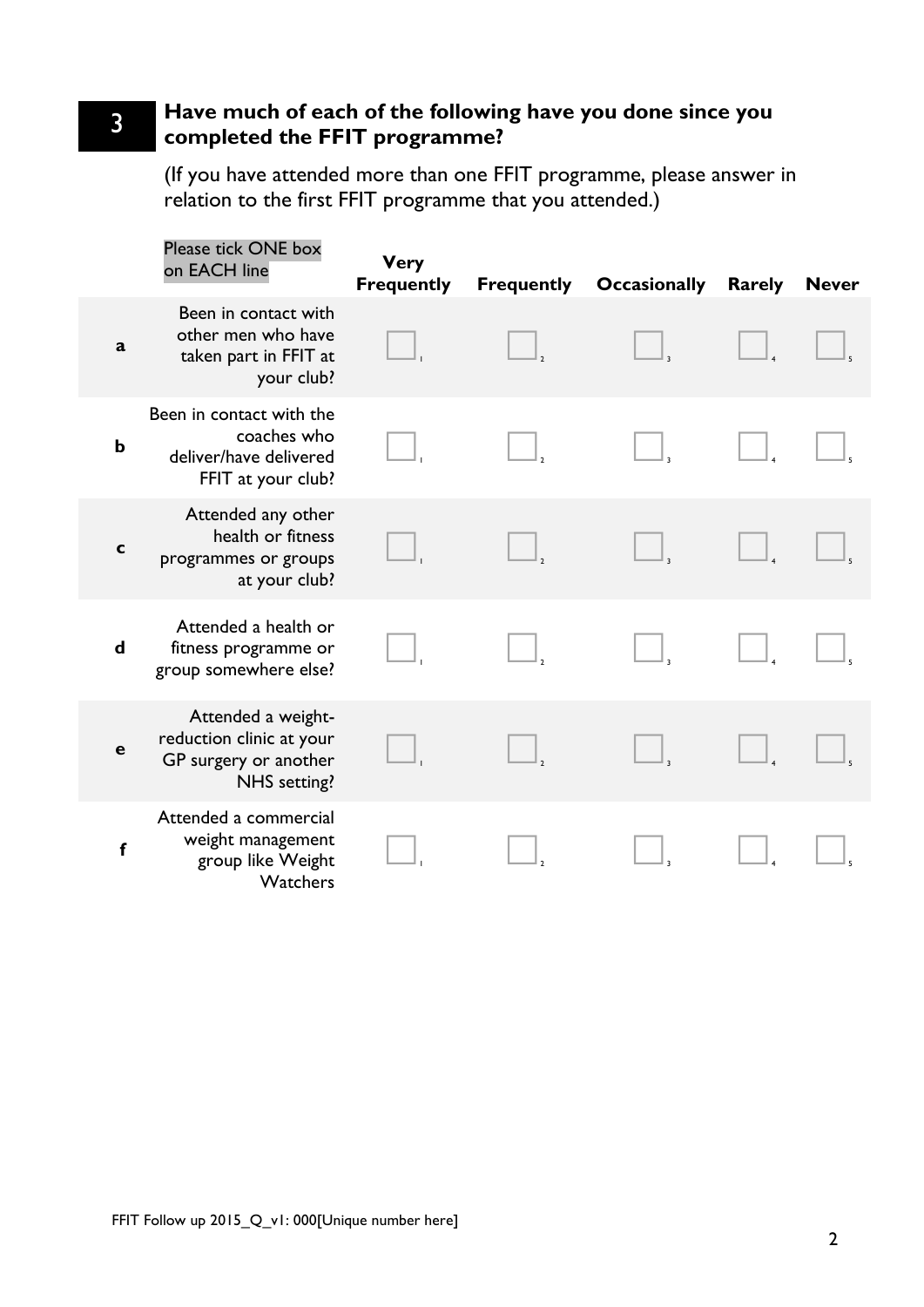We are interested in finding out about the kinds of physical activities that people do as part of their everyday lives. The questions will ask you about the time you spent being physically active in the **LAST 7 DAYS**. Please think about the activities you do at work, as part of your house and garden work, to get from place to place, and in your spare time for recreation, exercise or sport.

#### **Please answer each question even if you do not consider yourself to be an active person.**

Please think about the activities you do as part of everyday life and only those you did for at least 10 minutes at one time.

| 6a                     | During the LAST 7 DAYS, on how<br>many days did you do VIGOROUS<br>physical activities like heavy lifting,<br>digging, aerobics or fast bicycling?                                                                                                                                                                                                                                                                               | days per week<br>also complete 6b <sup>2</sup>                                                 |
|------------------------|----------------------------------------------------------------------------------------------------------------------------------------------------------------------------------------------------------------------------------------------------------------------------------------------------------------------------------------------------------------------------------------------------------------------------------|------------------------------------------------------------------------------------------------|
|                        | Think only of activities that you did for at least 10 minutes<br>at one time and that took hard physical effort and made<br>you breathe much harder than normal.<br>Write in days per week or tick if none.                                                                                                                                                                                                                      | or none<br>go to Question 7a $\blacklozenge$                                                   |
| 6 <sub>b</sub>         | How much time in total did you<br>usually spend on one of those days<br>doing <b>VIGOROUS</b> physical activities?                                                                                                                                                                                                                                                                                                               | $\mathscr{P}_{\mathfrak{m}}$ hours minutes                                                     |
|                        | Write in hours and minutes EACH day or<br>tick if don't know/not sure.                                                                                                                                                                                                                                                                                                                                                           | or don't know/ not sure                                                                        |
| $\mathcal{I}_\text{a}$ | During the LAST 7 DAYS, on how<br>many days did you do <b>MODERATE</b><br>physical activities like carrying light<br>loads, bicycling at a regular pace, or<br>doubles tennis? Do not include<br>walking.<br>Think only of activities that you did for at least 10 minutes<br>at one time and that took moderate physical effort and<br>made you breathe somewhat harder than normal.<br>Write in days per week or tick if none. | _ days per week<br>also complete 7b <sup>2</sup><br>or none<br>go to Question 8a $\rightarrow$ |
|                        | How much time in total did you<br>usually spend on one of those days<br>doing <b>MODERATE</b> physical activities?                                                                                                                                                                                                                                                                                                               | hours $\_\_$<br>minutes                                                                        |
|                        | Write in hours and minutes EACH day or<br>tick if don't know/not sure.                                                                                                                                                                                                                                                                                                                                                           | or don't know/ not sure                                                                        |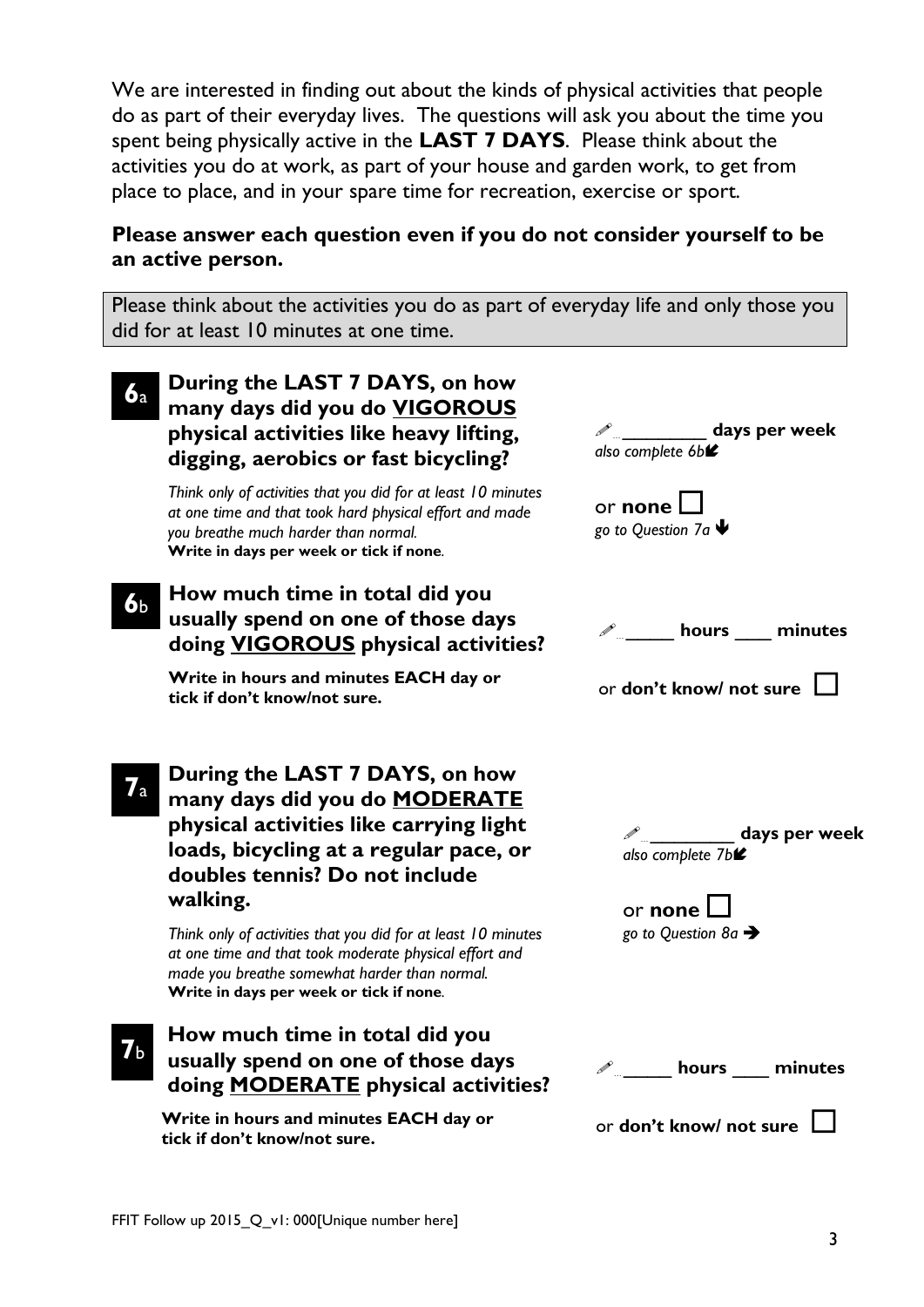| $\mathbf{8}_{\mathrm{a}}$ | During the LAST 7 DAYS, on how<br>many days did you walk for at least 10<br>minutes at a time?                                                                                | $\mathscr{P}_{\mathbb{Z}}$ days per week<br>also complete 8b <sup>■</sup> |
|---------------------------|-------------------------------------------------------------------------------------------------------------------------------------------------------------------------------|---------------------------------------------------------------------------|
|                           | This includes walking at work and at home, walking to travel<br>from place to place, and any other walking that you did<br>solely for recreation, sport, exercise or leisure. | or none                                                                   |
|                           | Write in days per week or tick if none.                                                                                                                                       | go to Question 9 $\blacklozenge$                                          |
| 8ь                        | How much time in total did you<br>usually spend walking on ONE of<br>those days?                                                                                              | hours minutes                                                             |
|                           | Write in hours and minutes for ONE of those<br>DAYS or tick if don't know/not sure.                                                                                           | or don't know/ not sure                                                   |

The next question is about the time you spent sitting on weekdays while at work, at home, while doing course work and during leisure time.

This includes time spent sitting at a desk, visiting friends, reading, travelling on a bus or sitting or lying down to watch television.

#### **9 During the LAST 7 DAYS, how much time in total did you usually spend sitting on a week day?**

… \_\_\_\_ **hours** \_\_\_ **minutes**

*Write in hours & minutes ON ONE OF THOSE DAYS or tick if don't know/not sure.*

or **don't know/ not sure**

#### **10 Comparing yourself with most people your age, would you rate your level of fitness as**…

Please tick ONE box

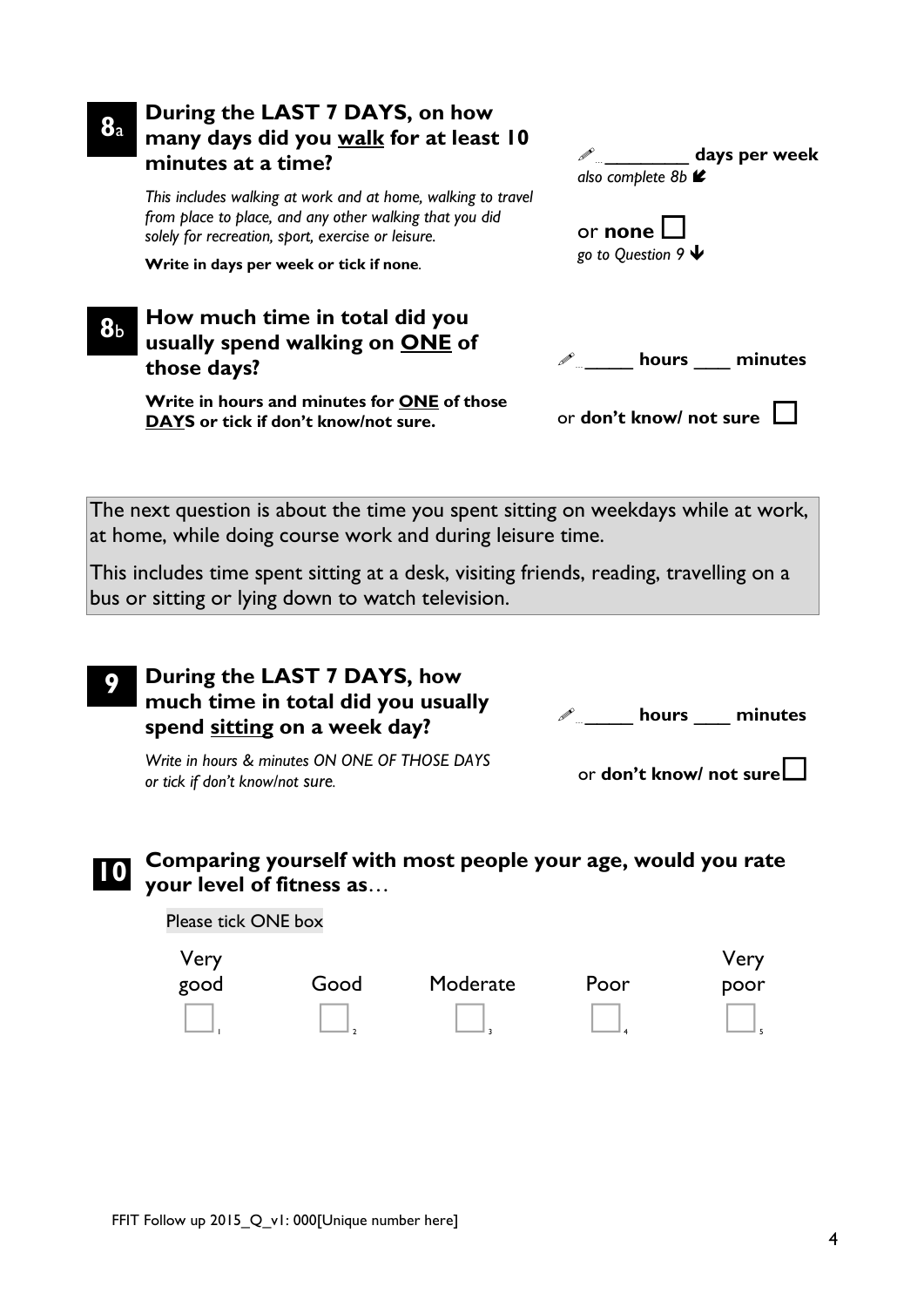# 11 **Please tick one box on each line below to show whether you strongly agree, agree, disagree or strongly disagree with each statement.**…

|                 | Please tick ONE box on EACH LINE                                              | <b>Strongly</b><br><b>Agree</b> | <b>Agree</b> | <b>Disagree</b> | <b>Strongly</b><br><b>Disagree</b> |
|-----------------|-------------------------------------------------------------------------------|---------------------------------|--------------|-----------------|------------------------------------|
| I               | On the whole,<br>I am satisfied with myself.                                  |                                 |              |                 |                                    |
| $\overline{2}$  | At times, I think I am no good at all.                                        |                                 |              |                 |                                    |
| $\overline{3}$  | I feel that I have a number<br>of good qualities.                             |                                 |              |                 |                                    |
| $\overline{4}$  | I am able to do things<br>as well as most other people.                       |                                 |              |                 |                                    |
| 5               | I feel I do not have<br>much to be proud of.                                  |                                 |              |                 |                                    |
| 6               | I certainly feel useless at times.                                            |                                 |              |                 |                                    |
| 7               | I feel that I'm a person of worth,<br>at least on an equal plane with others. |                                 |              |                 |                                    |
| 8               | I wish I could have more<br>respect for myself.                               |                                 |              |                 |                                    |
| 9               | All in all, I am inclined to<br>feel that I am a failure.                     |                                 |              |                 |                                    |
| $\overline{10}$ | I take a positive attitude toward myself.                                     |                                 |              |                 |                                    |
|                 | In general, would you say your health is:<br>Please tick ONE box              |                                 |              |                 |                                    |
|                 | <b>Excellent</b><br>Very good                                                 | Good                            |              | Fair            | Poor                               |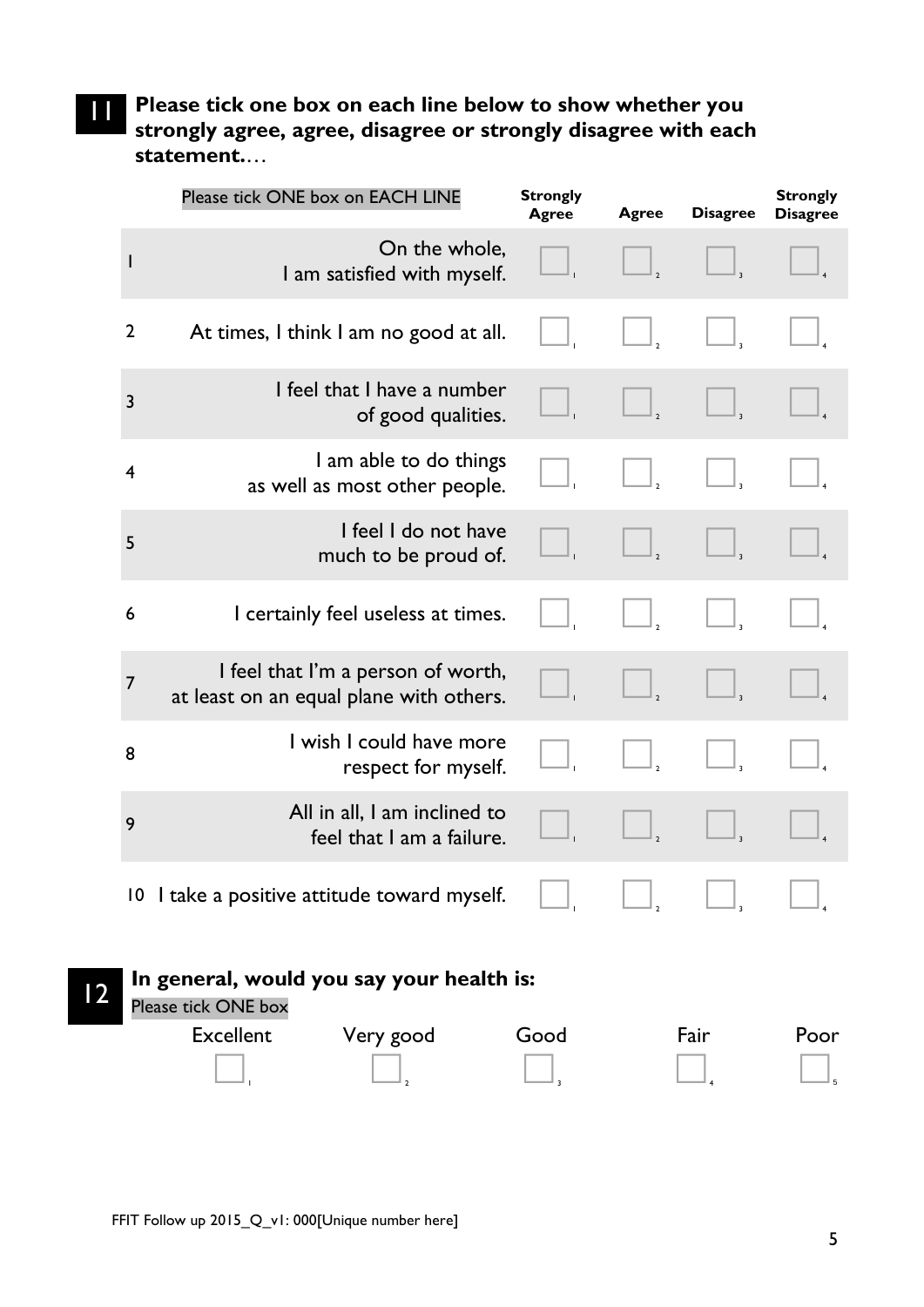The following questions are about **ACTIVITIES** you might do during a typical day.

#### 13 **Does YOUR HEALTH NOW LIMIT YOU in these activities? If so, how much?**  Please tick ONE box on EACH line Yes, No,

|             |                                                                                                              | limited a lot | limited a little | not limited at all |
|-------------|--------------------------------------------------------------------------------------------------------------|---------------|------------------|--------------------|
| a           | <b>MODERATE ACTIVITIES</b><br>such as moving a table, pushing a<br>vacuum cleaner, bowling, or playing golf: |               |                  |                    |
| $\mathbf b$ | <b>Climbing SEVERAL</b><br>flights of stairs:                                                                |               |                  |                    |

14 **During the PAST 4 WEEKS how much of the time have you had any of the following problems with your work or other regular daily activities AS A RESULT OF YOUR PHYSICAL HEALTH?**

|   | Please tick ONE box on EACH line                           |                    |                     |                     |                         |                     |
|---|------------------------------------------------------------|--------------------|---------------------|---------------------|-------------------------|---------------------|
|   |                                                            | all of<br>the time | most of<br>the time | some of<br>the time | a little of<br>the time | none of<br>the time |
| a | <b>ACCOMPLISHED LESS</b><br>than you would like            |                    |                     |                     |                         |                     |
| b | Were limited in the<br>KIND of work<br>or other activities |                    |                     |                     |                         |                     |

15 **During the PAST 4 WEEKS, how much of the time have you had any of the following problems with your work or other regular daily activities AS A RESULT OF ANY EMOTIONAL PROBLEMS (such as feeling depressed or anxious)?**

|   | Please tick ONE box on EACH line                    |                    |                     |                     |                                         |                     |
|---|-----------------------------------------------------|--------------------|---------------------|---------------------|-----------------------------------------|---------------------|
|   |                                                     | all of<br>the time | most of<br>the time | some of<br>the time | a little of<br>the time                 | none of<br>the time |
| a | <b>ACCOMPLISHED LESS</b><br>than you would like     |                    |                     |                     | $\Box,$ $\Box,$ $\Box,$ $\Box,$ $\Box,$ |                     |
| b | Did work or activities LESS<br>CAREFULLY than usual |                    |                     |                     |                                         |                     |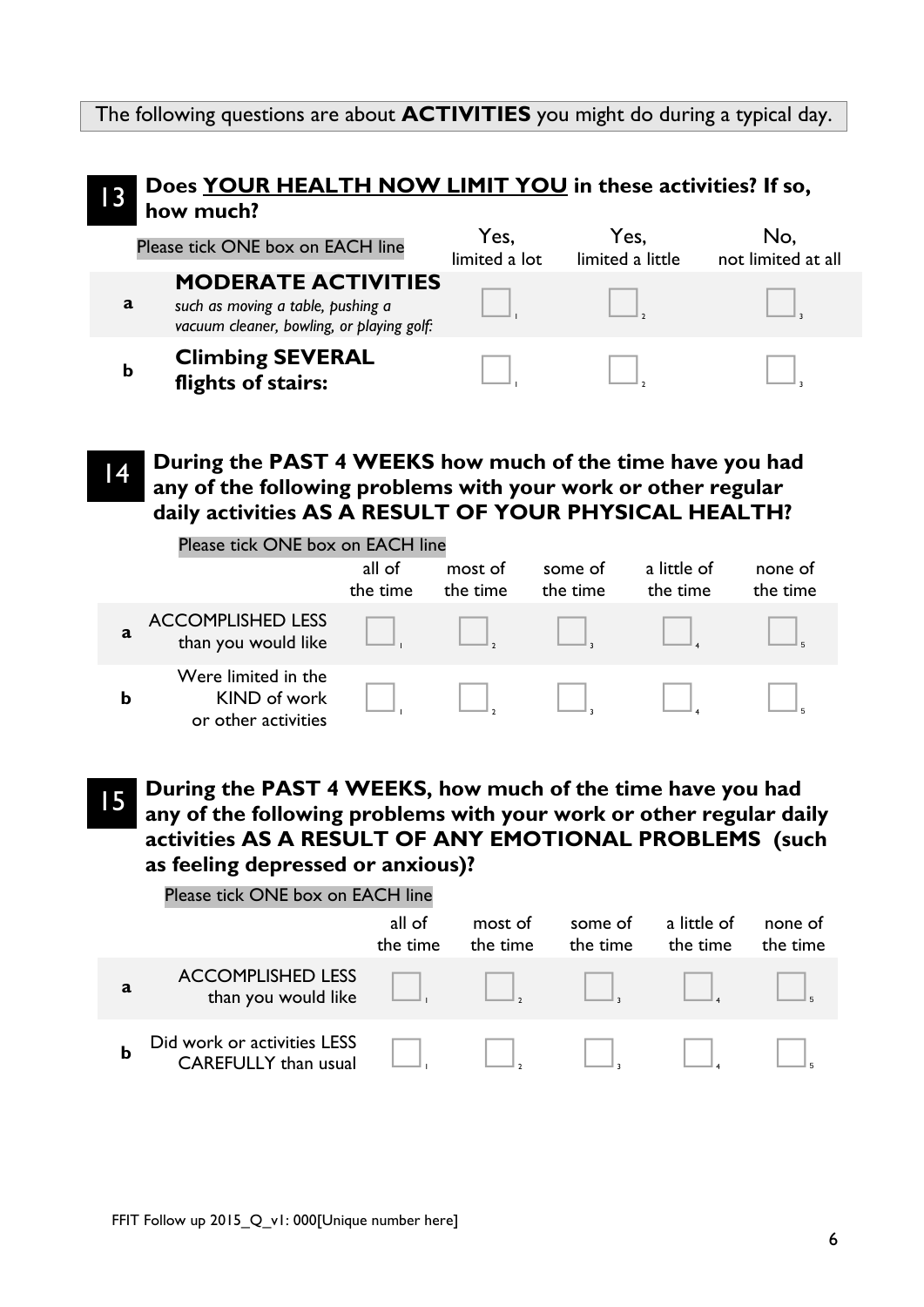### **During the PAST 4 WEEKS, how much did PAIN interfere with**

**your normal work** *(including both work outside the home and housework)***?**

Please tick ONE box on EACH line

| Not at all | A little bit Moderately Quite a bit Extremely |        |                                                             |
|------------|-----------------------------------------------|--------|-------------------------------------------------------------|
| $\Box$     | $\Box$                                        | $\Box$ | $\begin{array}{c} \begin{array}{c} \end{array} \end{array}$ |

The next questions are about how you feel and how things have been with you during the PAST 4 WEEKS. For each question, please tick the one answer that comes closest to the way you have been feeling.

### How much of the time during the PAST 4 WEEKS...

| Please tick ONE box on EACH line |  |
|----------------------------------|--|
|----------------------------------|--|

|             |                                                | all of<br>the time | most of<br>the time | some of<br>the time | a little of<br>the time | none of<br>the time |
|-------------|------------------------------------------------|--------------------|---------------------|---------------------|-------------------------|---------------------|
| a           | Have you felt calm<br>and peaceful?            |                    |                     |                     |                         |                     |
| $\mathbf b$ | Did you have a lot<br>of energy?               |                    |                     |                     |                         |                     |
|             | Have you felt<br>downhearted<br>and depressed? |                    |                     |                     |                         |                     |

16

**During the PAST 4 WEEKS, how much of the time have your PHYSICAL HEALTH or EMOTIONAL PROBLEMS interfered with your social activities (like visiting friends, relatives, etc.)?**

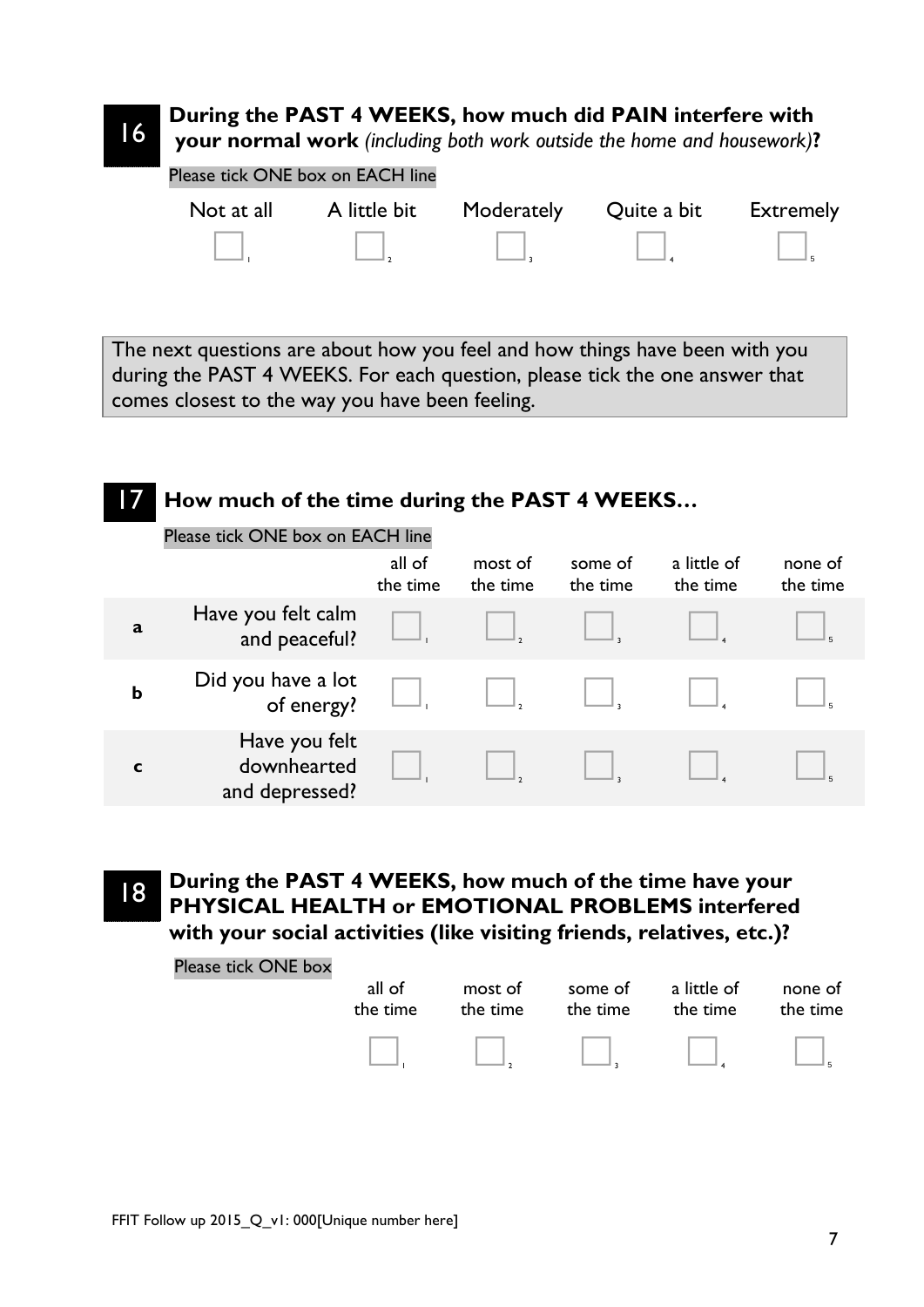### 19 **Now, thinking about yourself and how you normally feel, to what extent do you generally feel…**

Please tick ONE box on EACH line

|                                 | Not at all | <b>A</b> little                     |                                | Moderately Quite a bit Extremely                          |                                       |
|---------------------------------|------------|-------------------------------------|--------------------------------|-----------------------------------------------------------|---------------------------------------|
| Upset                           | $\Box$     |                                     |                                |                                                           | $\Big]_5$                             |
| Hostile                         | Ш.         | $\boxed{\phantom{1}}_{\phantom{1}}$ | $\Box$                         |                                                           | $\Big\rfloor_5$                       |
| Alert                           | $\Box$     | $\overline{\phantom{a}}_2$          | $\big $ <sub>3</sub>           | $\begin{array}{c} \boxed{4} \end{array}$                  | $\Big]_5$                             |
| Ashamed                         | Ш.         | $\Box$                              | $\Box$                         |                                                           |                                       |
| Inspired                        | $\Box$     | $\overline{\phantom{a}}_2$          | $\big\rfloor_{_3}$             |                                                           | $\big _{5}$                           |
| Nervous                         | $\Box$ ,   | $\Box$                              | $\Box$                         |                                                           | $\begin{array}{c} \hline \end{array}$ |
| Determined                      | $\Box$     | $\boxed{\phantom{1}}_{\phantom{1}}$ | $\big _{\scriptscriptstyle 3}$ | $\vert$ <sub>4</sub>                                      | $\Big]_5$                             |
| Attentive $\boxed{\phantom{a}}$ |            | $\overline{\phantom{a}}_2$          | $\overline{\phantom{a}}$       | $\begin{array}{ c c c }\n\hline\n\text{---}\n\end{array}$ | $\perp_{5}$                           |
| Afraid                          |            | $\mathbb{I}_2$                      | $\big _{3}$                    |                                                           | $\mathbb{I}_5$                        |
| Active                          |            |                                     | 3                              |                                                           | 5                                     |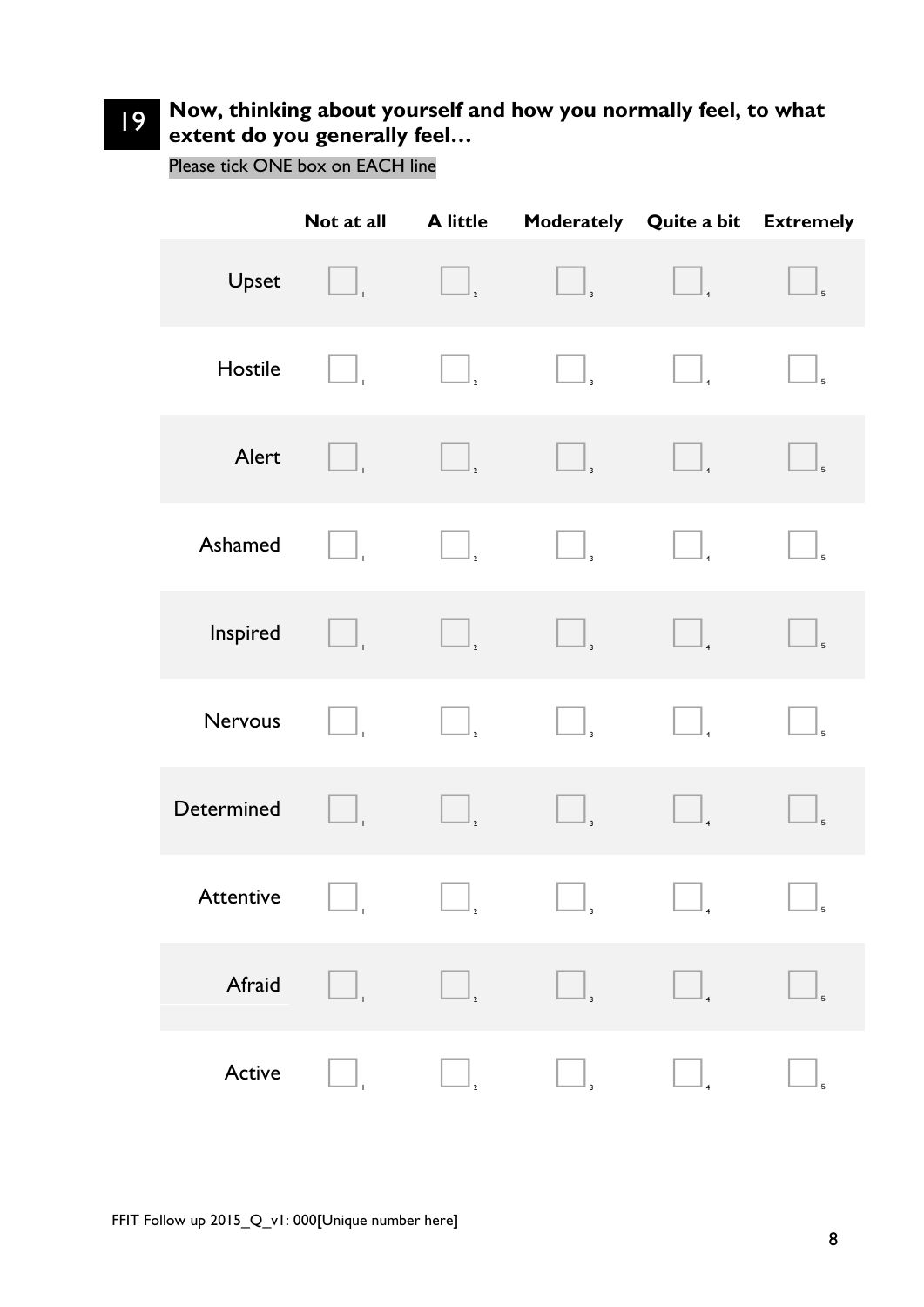### 20 **Please look at the list of NHS Services below**

Please tick NO or YES. If you tick 'yes' for any of the services, please give the number of times you have used the service in the LAST 3 MONTHS.

*The example shows: two visits to the Dentist in last 3 months*

#### **Over the LAST 3 MONTHS, have you used any of the following NHS Services?**

|                                                                                                | Example: Dentist $_{\text{No}}$ $\Box$ , $_{\text{Yes}}$ $\Box$ $\rightarrow$ 2. |                         |                                                                                          |                                                                                    |
|------------------------------------------------------------------------------------------------|----------------------------------------------------------------------------------|-------------------------|------------------------------------------------------------------------------------------|------------------------------------------------------------------------------------|
| Please tick ONE<br>box on EACH LINE                                                            | Your GP or<br>another GP                                                         |                         | $N_o \Box$ <sub>2</sub> $\gamma_{es} \Box$ <sub>1</sub> $\rightarrow \mathcal{P}_o$      | <b>Number of visits</b>                                                            |
|                                                                                                | <b>Nurse</b>                                                                     |                         | $\mathsf{No}\Box$ <sub>2</sub> $\mathsf{Yes}\Box$ <sub>1</sub> $\rightarrow \mathscr{P}$ |                                                                                    |
|                                                                                                | Physiotherapist - outpatient                                                     | $\mathsf{No}\Box$ , Yes |                                                                                          | $\rightarrow \mathbb{Z}$                                                           |
| emergency department (Casualty / A&E)                                                          | Doctor or nurse in an                                                            | $\mathsf{No}\Box$ , Yes |                                                                                          | $\rightarrow \mathcal{P}_{\alpha}$                                                 |
|                                                                                                | Outpatient appointments                                                          | $No$ , Yes              |                                                                                          | $\rightarrow$ If yes, provide details @ 21 $\bm{K}$                                |
|                                                                                                | Inpatient stay                                                                   | $No$ $\Box$ .           | Yes                                                                                      | $\rightarrow$ If yes, provide details @ 22 $\kappa$                                |
|                                                                                                | <b>Other NHS services</b>                                                        | $\mathsf{No}\Box,$      | Yes                                                                                      | $\rightarrow$ If yes, provide details @ 23 $\kappa$                                |
| <b>Outpatient Appointment(s):</b> Type of clinic<br>(e.g. Orthopaedic, Cardiac etc)            |                                                                                  |                         |                                                                                          | Number of visits to this clinic<br>in the last 3 months                            |
|                                                                                                |                                                                                  |                         |                                                                                          |                                                                                    |
|                                                                                                |                                                                                  |                         |                                                                                          |                                                                                    |
| $\mathscr{P}_-$                                                                                |                                                                                  |                         |                                                                                          |                                                                                    |
| <b>Inpatient stay(s)</b> Type of department or ward<br>(e.g. Hip replacement or Heart surgery) |                                                                                  |                         |                                                                                          | Number of days spent in<br>hospital during last 3 months<br>(record for each stay) |
|                                                                                                |                                                                                  |                         |                                                                                          | $\mathscr{P}$                                                                      |
| $\mathscr{P}$                                                                                  |                                                                                  |                         |                                                                                          |                                                                                    |
| Other NHS Services Type of service<br>(e.g. NHS 24)                                            |                                                                                  |                         |                                                                                          | Number of times service used<br>in the last 3 months                               |
|                                                                                                |                                                                                  |                         |                                                                                          |                                                                                    |
|                                                                                                |                                                                                  |                         |                                                                                          | $\mathscr{P}$                                                                      |
|                                                                                                |                                                                                  |                         |                                                                                          | Í                                                                                  |
|                                                                                                |                                                                                  |                         |                                                                                          |                                                                                    |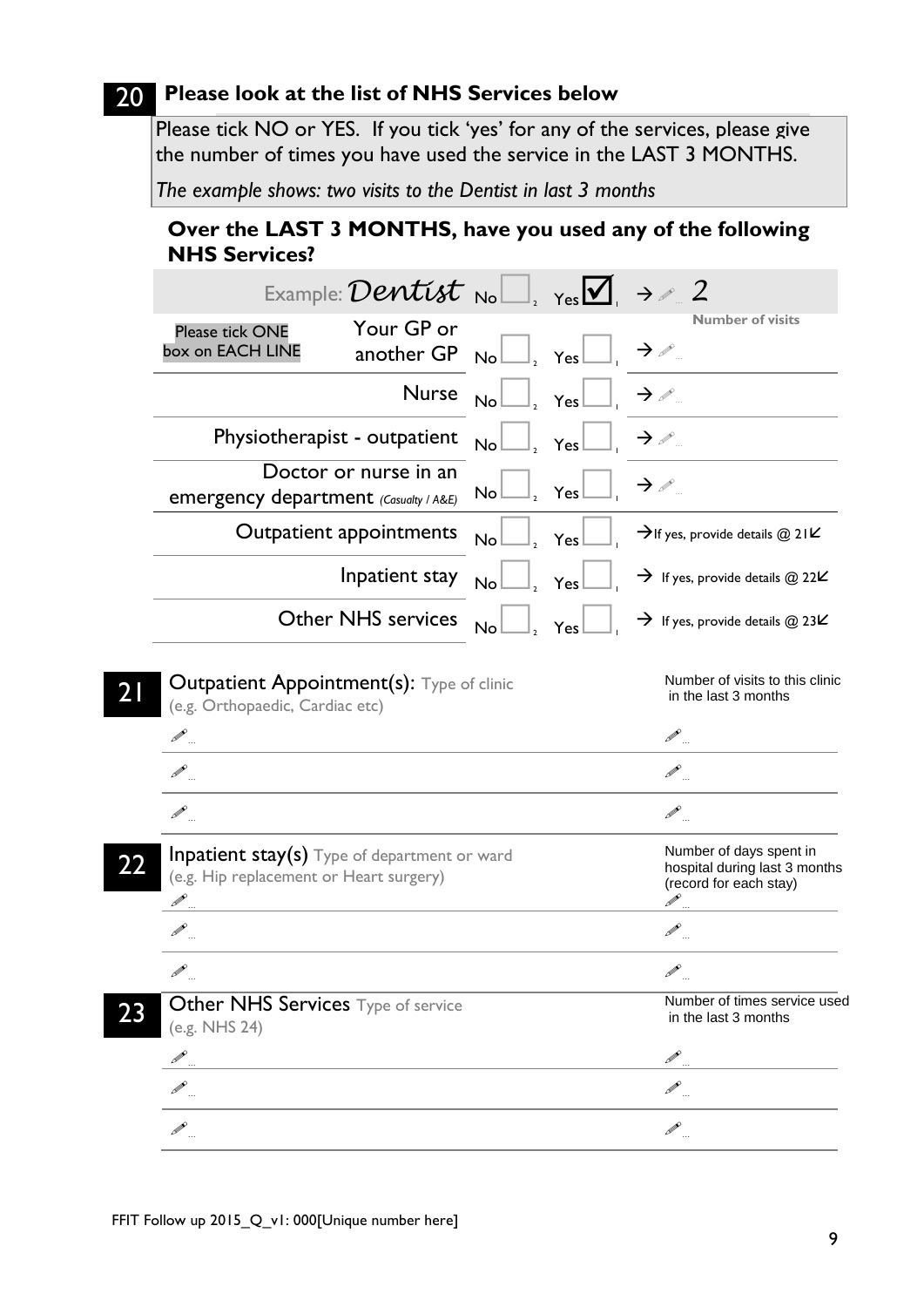### 24 **In the LAST 3 MONTHS, please tell us if you have used any of these medications – either prescribed for you by a doctor or bought (by you or someone else on your behalf) without a prescription?**

*The example shows: Your Doctor had prescribed you eye drops ONCE and you also bought eye drops from the Chemist or other shops another FIVE times in the last 3 months.*

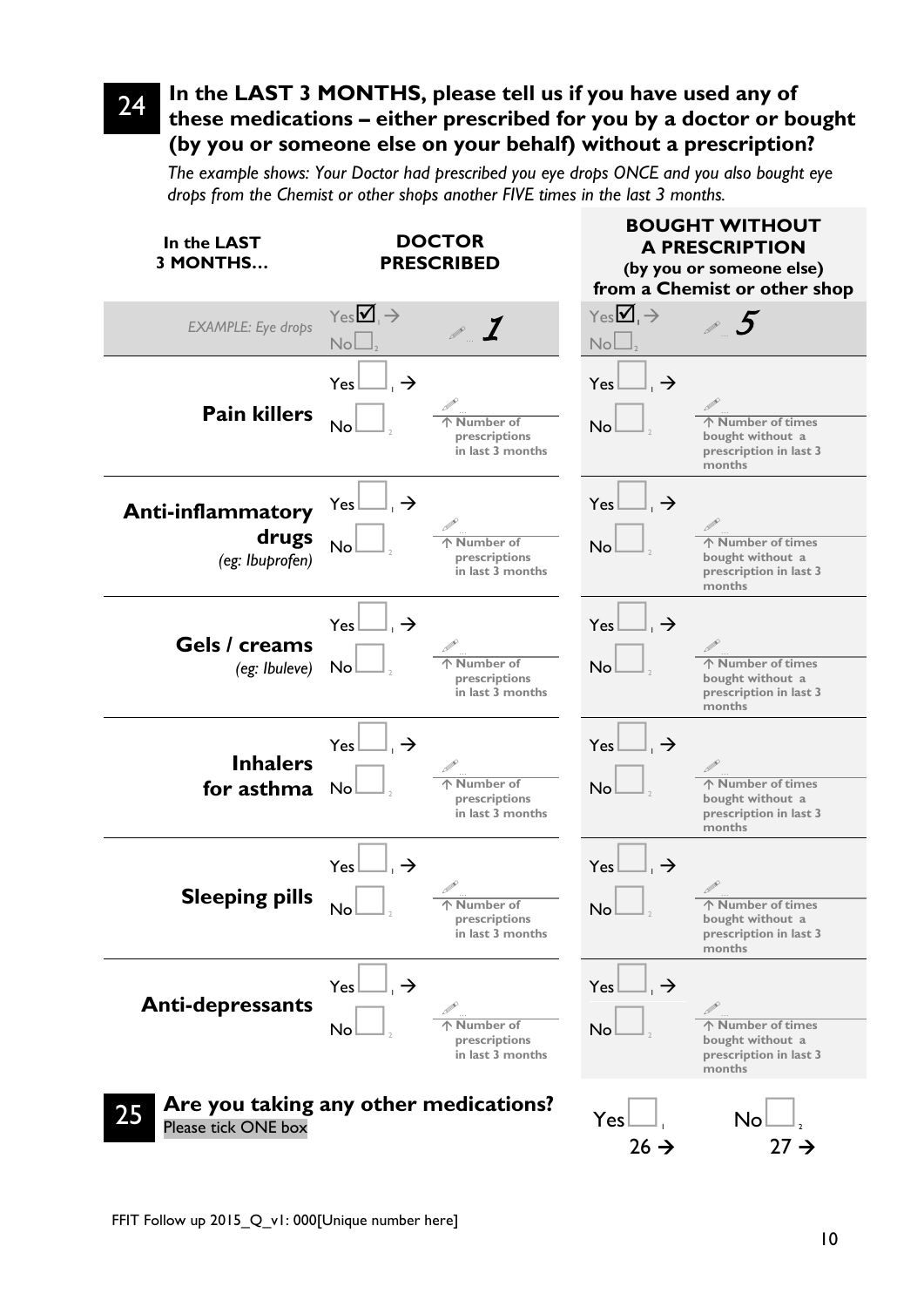26 **If you are taking any other medications, please write the name(s) of the medications below and indicate the number of times that this has been prescribed or bought for you IN THE LAST 3 MONTHS**

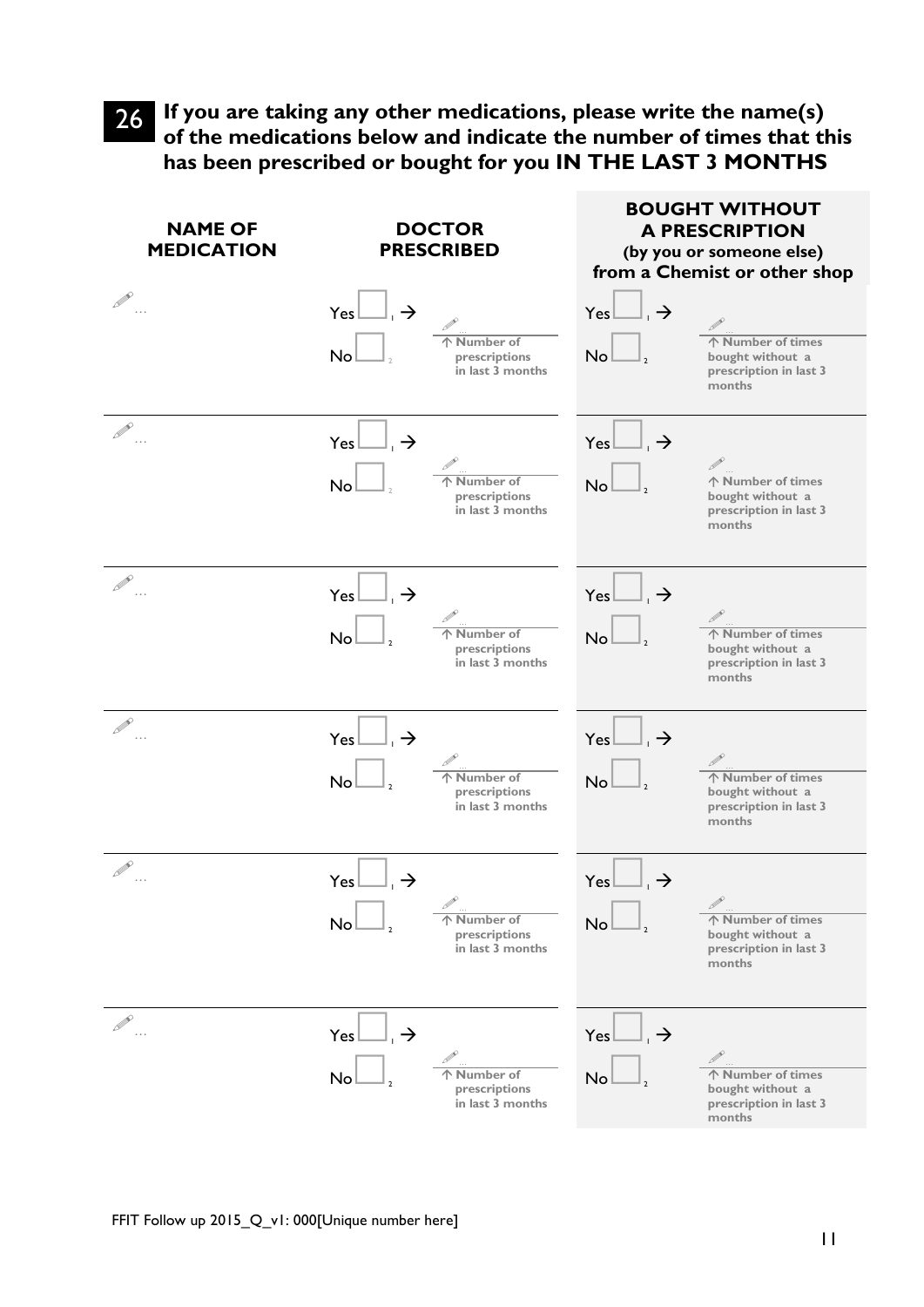The next section looks at what you may have EATEN and DRUNK over the LAST 7 DAYS. Please read each question carefully, ticking the appropriate box for each option.

### 27 **About how many times OVER the LAST 7 DAYS did you eat breakfast?**

| Please tick ONE box | Nο    | $\overline{-2}$ | $3 - 5$ | 6 or       |
|---------------------|-------|-----------------|---------|------------|
|                     | times | times           | times   | more times |
|                     |       |                 |         |            |

#### 28 **About how many times OVER the LAST 7 DAYS did you eat / drink a serving of the following?**

| Please tick ONE box on EACH line                    | No<br>times | $1-2$<br>times | $3 - 5$<br>times | 6 or<br>more times |
|-----------------------------------------------------|-------------|----------------|------------------|--------------------|
| <b>Cheese</b><br>(any except cottage cheese)        |             |                |                  |                    |
| Beef burgers or sausages                            |             |                |                  |                    |
| Beef, pork or lamb                                  |             |                |                  |                    |
| <b>Fried food</b><br>(fried fish, cooked breakfast) |             |                |                  |                    |
| <b>Chips</b>                                        |             |                |                  |                    |
| <b>Bacon, processed meat</b>                        |             |                |                  |                    |
| Pies, quiches, pastries                             |             |                |                  |                    |
| <b>Crisps</b>                                       |             |                |                  |                    |
| <b>Fast foods</b><br>(takeaway or sit in)           |             |                |                  |                    |
| <b>Nuts</b>                                         |             |                |                  |                    |
| Are you vegetarian?<br>29<br>Please tick ONE box    | Yes         |                |                  |                    |
|                                                     | No          |                |                  |                    |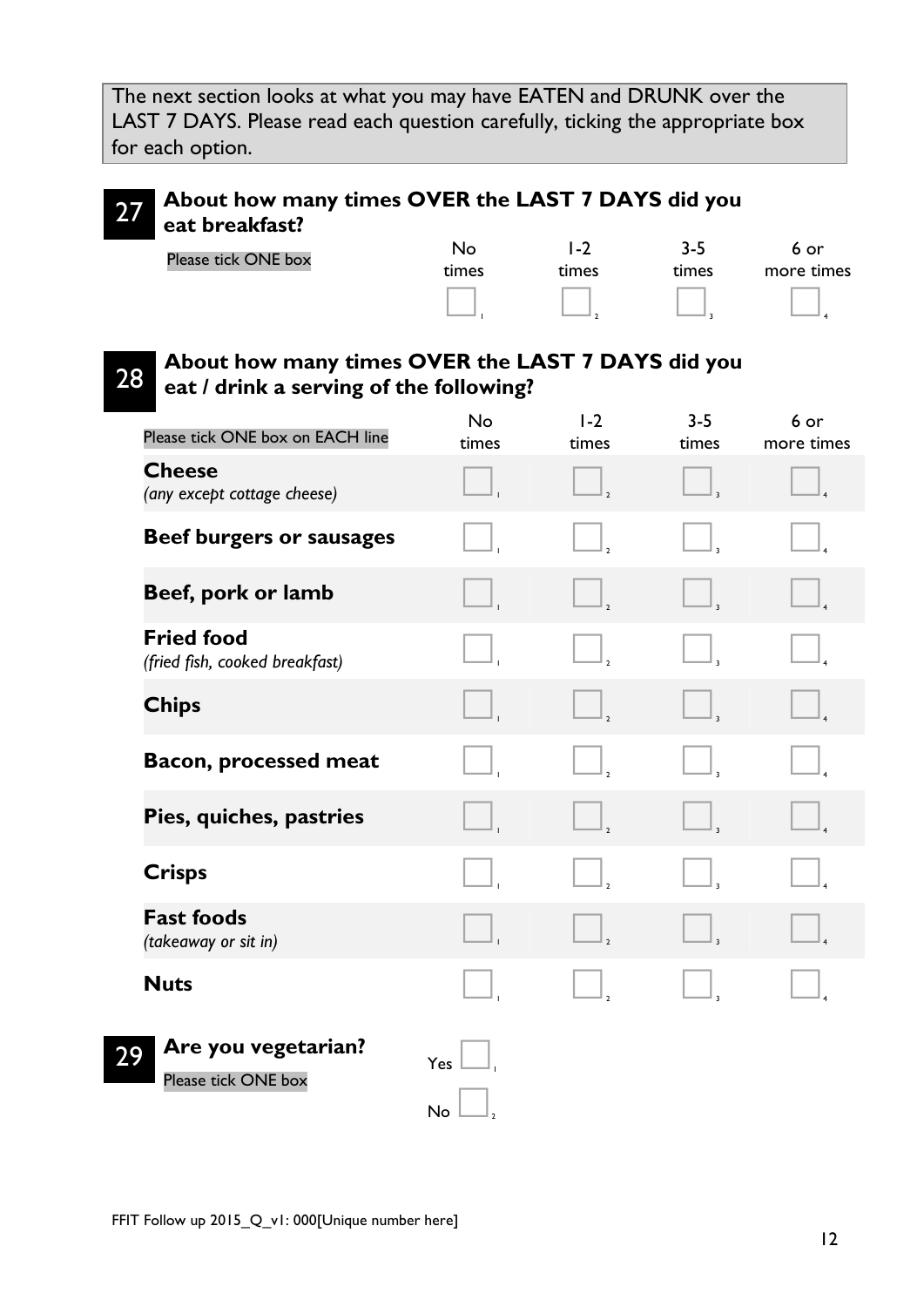#### 30 **Thinking about the LAST 7 DAYS: about how many times a day did you eat the following:**

| Please tick ONE box on EACH line                              | Less than<br>once a day | 1-2 times<br>a day | 3-5 times<br>a day | 6 or more<br>times a day |
|---------------------------------------------------------------|-------------------------|--------------------|--------------------|--------------------------|
| <b>Fruit and vegetables</b><br>(not potatoes)                 |                         |                    |                    |                          |
| <b>Chocolate, sweets</b>                                      |                         |                    |                    |                          |
| <b>Biscuits</b>                                               |                         |                    |                    |                          |
| <b>Sugary drinks</b><br>(fizzy drinks, diluting/ fruit juice) |                         |                    |                    |                          |

31 **Thinking about the LAST 7 DAYS: about how much milk did you use in a day, for drinking or in cereal, tea or coffee?**  $P$  occation  $\Omega$ About a About  $1 \cdot \text{init}$ 

| Please tick ONE box | Less uldu de About de About de l'unit         |                  |        |
|---------------------|-----------------------------------------------|------------------|--------|
|                     | quarter pint quarter pint half a pint or more |                  |        |
|                     | $\overline{\phantom{a}}$                      | and the property | $\Box$ |

32 **What kind of milk do you usually use?**  Please tick ONE box  $\begin{array}{ccc} \bullet & & \bullet & \bullet \\ \bullet & & & \bullet & \end{array}$ (blue top) Semi skimmed (green top) Skimmed (red top)  $\overline{\mathcal{L}}$ 33 **Have you ever smoked cigarettes?** Please tick ONE box  $\Box$  No, I've never smoked  $\mathrel{\sqcup}_\text{\tiny 2}$  No, I've quit  $\Box$ , Yes, I smoke now  $\bm{\downarrow}$ If yes, how many do you usually smoke per day?  $\mathscr{P}$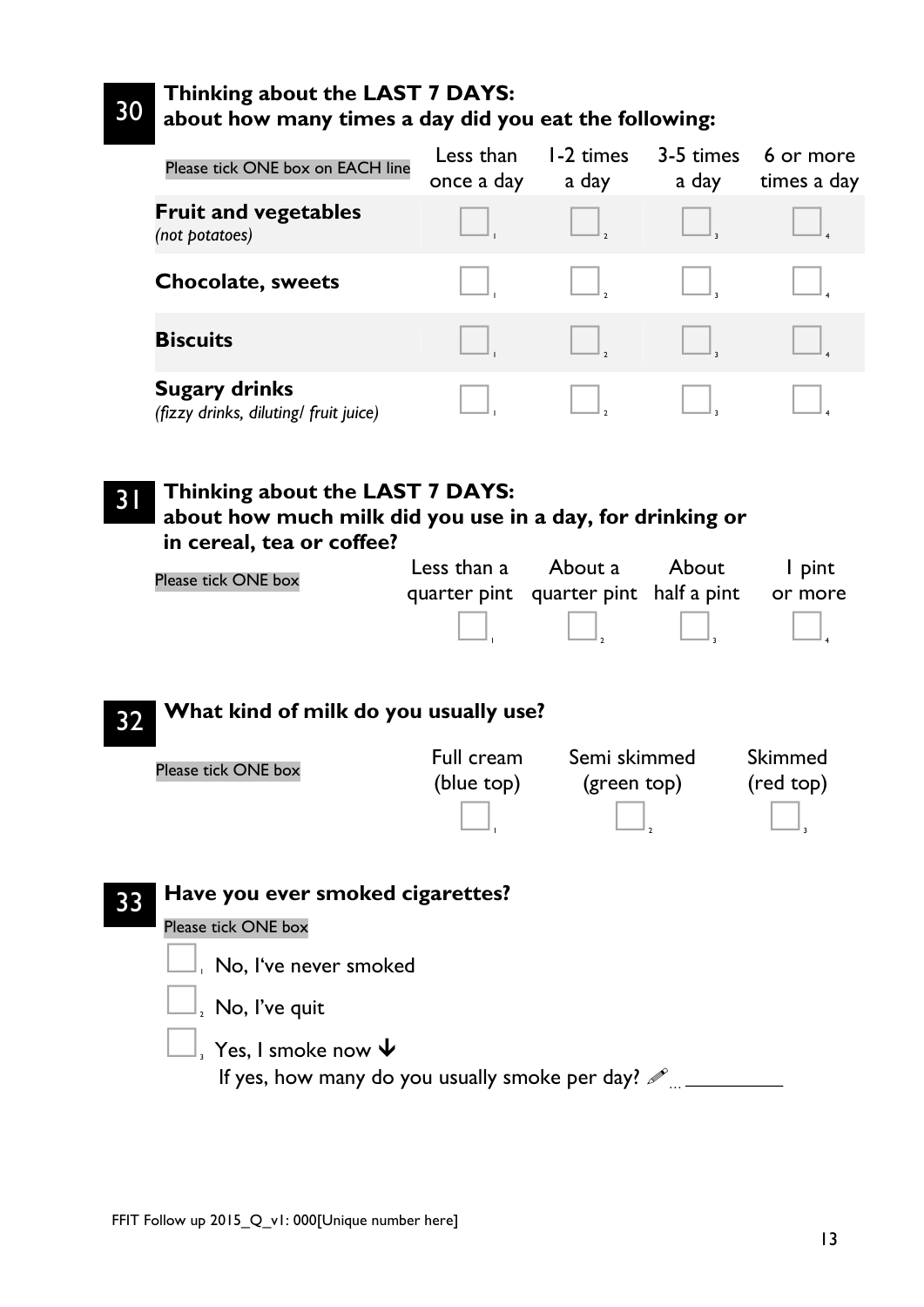# 35

**Thinking about THE LAST 7 DAYS:** 

**how much alcohol have you had to drink each day?** 

*Start yesterday and work back through week. Record number of pints, glasses etc you had each day.*

|                               | <b>BEER, LAGER</b><br><b>CIDER</b>                        | <b>WINE</b>                    | <b>FORTIFIED</b><br><b>WINE</b>           |                 | <b>SPIRITS   OTHER (Specify)</b><br>$\begin{picture}(120,20) \put(0,0){\line(1,0){10}} \put(15,0){\line(1,0){10}} \put(15,0){\line(1,0){10}} \put(15,0){\line(1,0){10}} \put(15,0){\line(1,0){10}} \put(15,0){\line(1,0){10}} \put(15,0){\line(1,0){10}} \put(15,0){\line(1,0){10}} \put(15,0){\line(1,0){10}} \put(15,0){\line(1,0){10}} \put(15,0){\line(1,0){10}} \put(15,0){\line($ |  |  |  |
|-------------------------------|-----------------------------------------------------------|--------------------------------|-------------------------------------------|-----------------|-----------------------------------------------------------------------------------------------------------------------------------------------------------------------------------------------------------------------------------------------------------------------------------------------------------------------------------------------------------------------------------------|--|--|--|
| Please circle<br>which day is | Record number<br>of pints                                 |                                | Record number of glasses                  |                 | Record number of measures                                                                                                                                                                                                                                                                                                                                                               |  |  |  |
| today $\downarrow$            | 330ml bottle = $\frac{1}{2}$ pint<br>500ml can $= 1$ pint | I bottle wine<br>$= 6$ glasses | I bottle fortified<br>wine $=$ 12 glasses |                 | I bottle spirits = 27 measures<br>$\frac{1}{4}$ bottle spirits = 7 measures                                                                                                                                                                                                                                                                                                             |  |  |  |
| <b>MONDAY</b>                 | <b>PINTS</b>                                              | <b>GLASSES</b>                 | <b>GLASSES</b>                            | <b>MEASURES</b> |                                                                                                                                                                                                                                                                                                                                                                                         |  |  |  |
| <b>TUESDAY</b>                |                                                           |                                |                                           |                 |                                                                                                                                                                                                                                                                                                                                                                                         |  |  |  |
|                               | <b>PINTS</b>                                              | <b>GLASSES</b>                 | <b>GLASSES</b>                            | <b>MEASURES</b> |                                                                                                                                                                                                                                                                                                                                                                                         |  |  |  |
| WEDNESDAY                     | <b>PINTS</b>                                              |                                |                                           |                 |                                                                                                                                                                                                                                                                                                                                                                                         |  |  |  |
|                               |                                                           | <b>GLASSES</b>                 | <b>GLASSES</b>                            | <b>MEASURES</b> |                                                                                                                                                                                                                                                                                                                                                                                         |  |  |  |
| <b>THURSDAY</b>               |                                                           |                                |                                           |                 |                                                                                                                                                                                                                                                                                                                                                                                         |  |  |  |
|                               | <b>PINTS</b>                                              | <b>GLASSES</b>                 | <b>GLASSES</b>                            | <b>MEASURES</b> |                                                                                                                                                                                                                                                                                                                                                                                         |  |  |  |
| <b>FRIDAY</b>                 | <b>PINTS</b>                                              | <b>GLASSES</b>                 | <b>GLASSES</b>                            | <b>MEASURES</b> |                                                                                                                                                                                                                                                                                                                                                                                         |  |  |  |
|                               |                                                           |                                |                                           |                 |                                                                                                                                                                                                                                                                                                                                                                                         |  |  |  |
| <b>SATURDAY</b>               |                                                           |                                |                                           |                 |                                                                                                                                                                                                                                                                                                                                                                                         |  |  |  |
|                               | <b>PINTS</b>                                              | <b>GLASSES</b>                 | <b>GLASSES</b>                            | <b>MEASURES</b> |                                                                                                                                                                                                                                                                                                                                                                                         |  |  |  |
| <b>SUNDAY</b>                 |                                                           |                                |                                           |                 |                                                                                                                                                                                                                                                                                                                                                                                         |  |  |  |
|                               | <b>PINTS</b>                                              | <b>GLASSES</b>                 | <b>GLASSES</b>                            | <b>MEASURES</b> |                                                                                                                                                                                                                                                                                                                                                                                         |  |  |  |

36 **How old are you?** … years old

# **THANK YOU FOR COMPLETING THIS QUESTIONNAIRE**

# **A SURVEY ASSISTANT WILL NOW HELP YOU COMPLETE THESE NEXT QUESTIONS AND TAKE YOUR PHYSICAL MEASUREMENTS**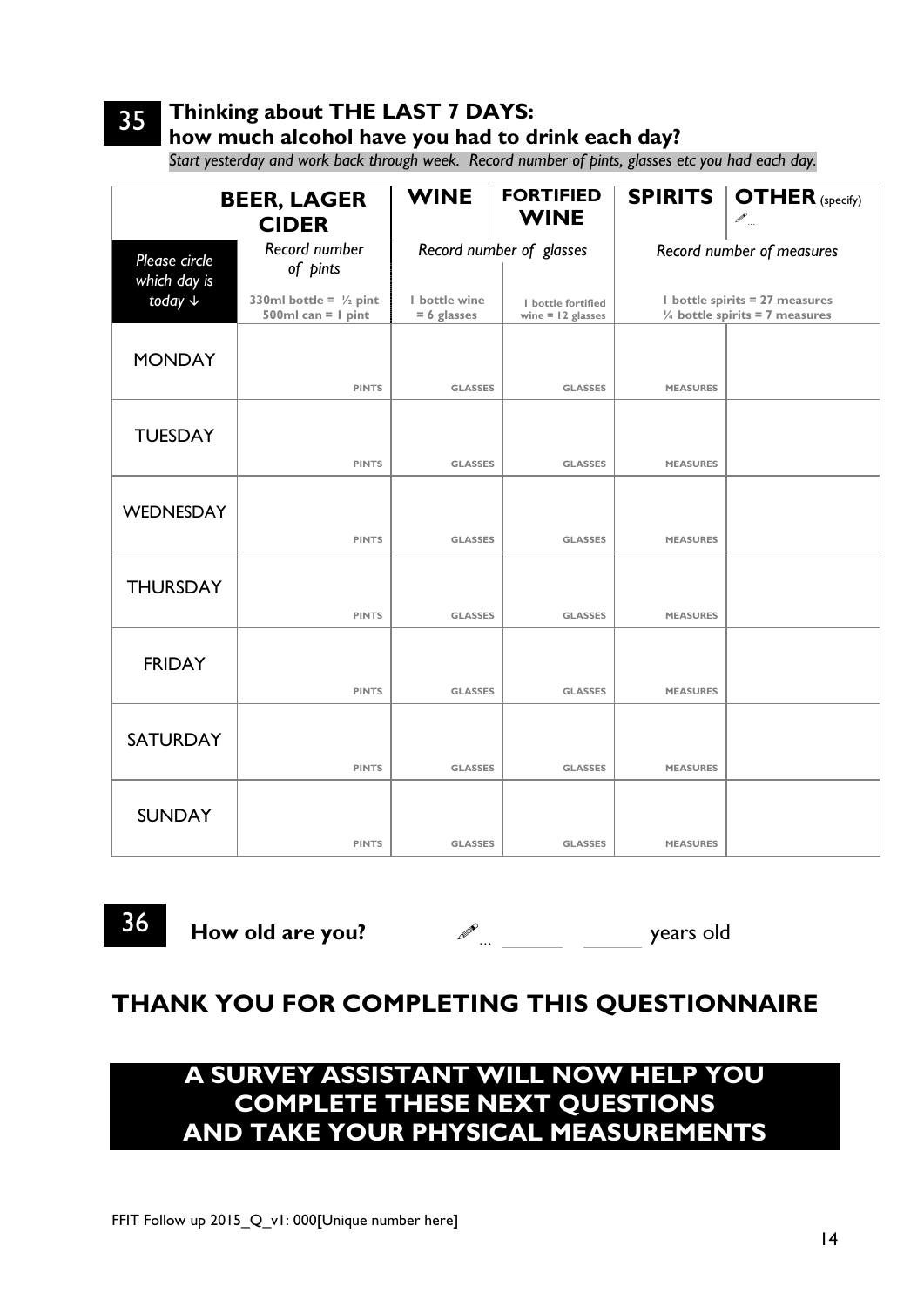| <b>Survey Assistant IDNO</b>                                                                                                                                                |             |       | Survey Assistant to comple<br>39 - 44 with FFIT particip |  |
|-----------------------------------------------------------------------------------------------------------------------------------------------------------------------------|-------------|-------|----------------------------------------------------------|--|
| <b>Food Portion Station</b>                                                                                                                                                 |             |       |                                                          |  |
| Ask man to look at the pictures and decide which portion most resembles what he<br>currently eats. Record the number of the portion (1-8) against each type of food listed. |             |       |                                                          |  |
| <b>Cheese</b>                                                                                                                                                               | <b>Meat</b> | Pasta | <b>Chips</b>                                             |  |

## 40 **ASK: do you have a LONG-STANDING illness, disability or infirmity?** By LONG-STANDING we mean anything that has troubled you over a period of time or that is likely to affect you over a period of time? Please tick ONE box  $Yes$ ,  $AsK Q 41$   $No$ ,  $ASK Q 41a$



### 41 **What is the matter with you? Does this normally limit your activities in any way?**

| write BRIEF description of all     | Please tick ONE box for EACH listed condition |                            |                                             |                                                                           |                      |  |  |  |  |  |  |
|------------------------------------|-----------------------------------------------|----------------------------|---------------------------------------------|---------------------------------------------------------------------------|----------------------|--|--|--|--|--|--|
| LONG-STANDING conditions mentioned | A very<br>great deal                          | a lot                      | Quite To a moderate<br>degree               | Only<br>a little                                                          | <b>Not</b><br>at all |  |  |  |  |  |  |
| $\mathcal{P}_{\ldots}$             |                                               |                            |                                             |                                                                           |                      |  |  |  |  |  |  |
| $2 \mathcal{L}$                    |                                               | $\Box,$                    | $\begin{array}{ c c }\n\hline\n\end{array}$ | $\begin{bmatrix} 1 \\ -4 \end{bmatrix}$                                   |                      |  |  |  |  |  |  |
| $3 \mathcal{P}$                    |                                               | $\overline{\phantom{a}}_2$ |                                             |                                                                           |                      |  |  |  |  |  |  |
| $4\mathcal{P}_{}$                  |                                               | $\Box$                     | $\Box$                                      | $\begin{array}{c} \boxed{\phantom{0}} \\ \boxed{\phantom{0}} \end{array}$ |                      |  |  |  |  |  |  |
| $5 \mathcal{D}$                    |                                               | $\Box$                     |                                             |                                                                           |                      |  |  |  |  |  |  |
| $6 \mathcal{P}$                    |                                               |                            |                                             |                                                                           |                      |  |  |  |  |  |  |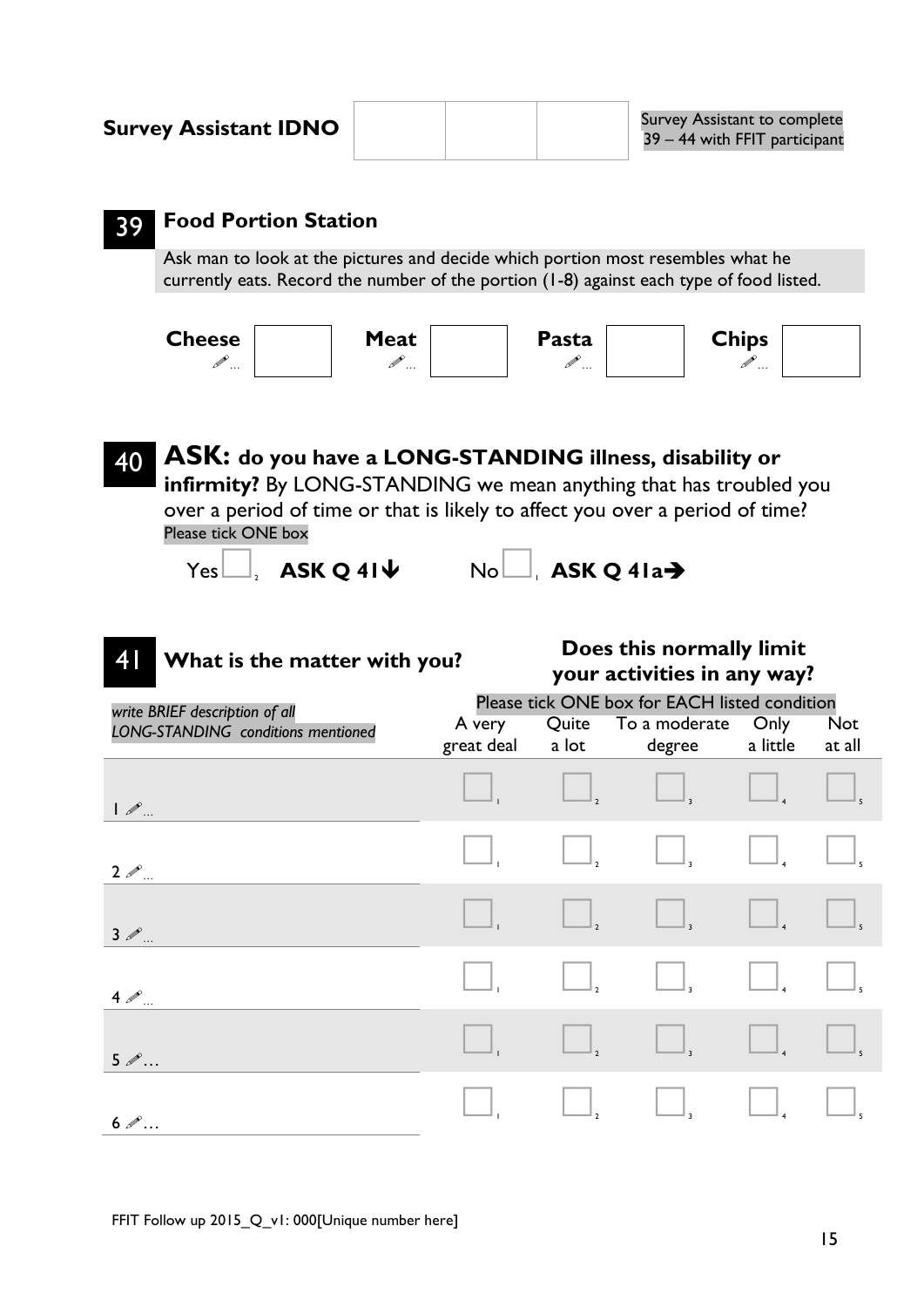#### 41a **The next questions are about the health of members of your family.**

| Please tick ONE box on each line                                                                                                                             | Yes |  |
|--------------------------------------------------------------------------------------------------------------------------------------------------------------|-----|--|
| Have either of your parents developed heart disease or<br>stroke before the age of 60?                                                                       |     |  |
| Have any of your brothers or sisters developed heart<br>disease or stroke before the age of 60?                                                              |     |  |
| Do you know that any of your grandparents, your aunts<br>or uncles or your first cousins (their children)<br>developed heart disease or stroke below age 60? |     |  |
| If yes, how many?<br>Numher                                                                                                                                  |     |  |

### 41b **We would now like to ask you about any major changes in your life circumstances since we last saw you in August-October 2012.**

|   | Have any of the following happened to you since we last saw you in 2012? |                                  |                                  |       |                      |  |                |   |                |                                  |   |                |         |                                                     |                |
|---|--------------------------------------------------------------------------|----------------------------------|----------------------------------|-------|----------------------|--|----------------|---|----------------|----------------------------------|---|----------------|---------|-----------------------------------------------------|----------------|
|   |                                                                          |                                  |                                  |       |                      |  |                |   |                | a) at the time? $\boxed{b}$ now? |   |                |         | How much did/does this affect your day to day life: |                |
|   | Please circle No orYes                                                   |                                  | When did this<br>happen?         |       | <b>Not</b><br>at all |  |                |   |                |                                  |   |                | A great | deal                                                |                |
|   | Family and personal circumstances                                        |                                  |                                  |       |                      |  |                |   |                |                                  |   |                |         |                                                     |                |
| A | Serious personal                                                         |                                  | No <sub>2</sub> Yesi             |       | At the time?         |  | C              | 3 | 4              | 5                                | 6 | 7              | 8       | 9                                                   | $ 0\rangle$    |
|   | illness                                                                  |                                  |                                  | MM/YY | Now?                 |  | $\mathcal{D}$  | 3 | $\overline{4}$ | 5                                | 6 | 7              | 8       | 9                                                   | $ 0\rangle$    |
| B | Personal accident                                                        |                                  | No <sub>2</sub> Yes <sub>1</sub> |       | At the time?         |  | 2              | 3 | 4              | 5                                | 6 | 7              | 8       | 9                                                   | $ 0\rangle$    |
|   |                                                                          |                                  |                                  | MM/YY | Now?                 |  | $\overline{2}$ | 3 | 4              | 5                                | 6 | 7              | 8       | 9                                                   | $ 0\rangle$    |
|   | Moved house                                                              |                                  | No <sub>2</sub> Yes              |       | At the time?         |  | $\mathcal{L}$  | 3 | 4              | 5                                | 6 | 7              | 8       | 9                                                   | $ 0\rangle$    |
|   |                                                                          |                                  |                                  | MM/YY | Now?                 |  | $\mathcal{D}$  | 3 | 4              | 5                                | 6 | 7              | 8       | 9                                                   | $\overline{0}$ |
| D | New baby                                                                 |                                  | No <sub>2</sub> Yes <sub>1</sub> |       | At the time?         |  | $\overline{2}$ | 3 | 4              | 5                                | 6 | 7              | 8       | 9                                                   | $ 0\rangle$    |
|   |                                                                          |                                  |                                  | MM/YY | Now?                 |  | $\mathcal{D}$  | 3 | 4              | 5                                | 6 | 7              | 8       | 9                                                   | $ 0\rangle$    |
| E | Suffered financial                                                       |                                  | No <sub>2</sub> Yes              |       | At the time?         |  | $\overline{2}$ | 3 | 4              | 5                                | 6 | 7              | 8       | 9                                                   | $ 0\rangle$    |
|   | hardship                                                                 |                                  |                                  | MM/YY | Now?                 |  | $\mathcal{D}$  | 3 | 4              | 5                                | 6 | $\overline{7}$ | 8       | 9                                                   | $ 0\rangle$    |
| F | Separated                                                                | No <sub>2</sub> Yes <sub>1</sub> |                                  |       | At the time?         |  | $\mathcal{D}$  | 3 | 4              | 5                                | 6 | 7              | 8       | 9                                                   | $ 0\rangle$    |
|   |                                                                          |                                  |                                  | MM/YY | Now?                 |  | 2              | 3 | 4              | 5                                | 6 | 7              | 8       | 9                                                   | $ 0\rangle$    |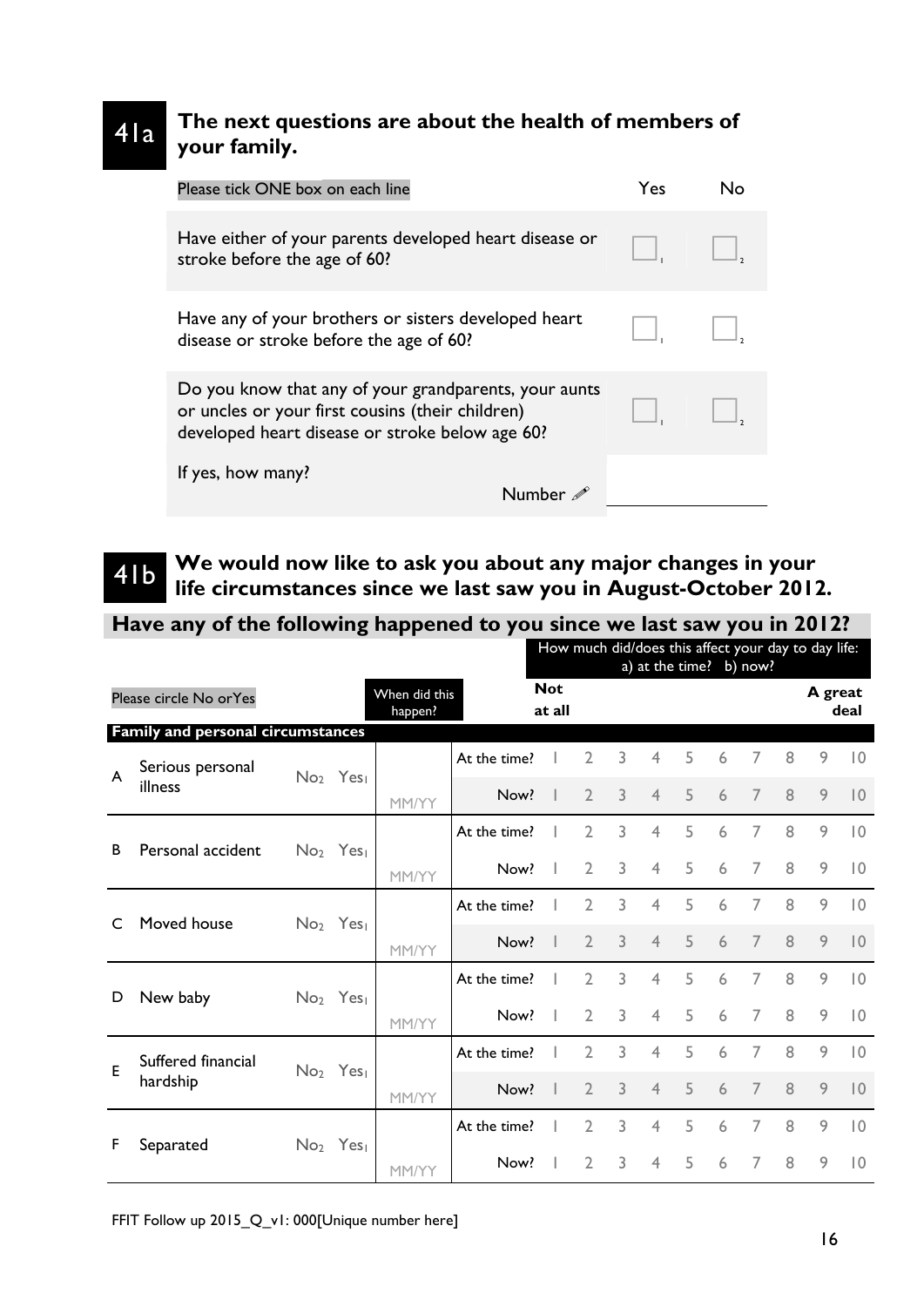|               |                                                             |                                  |                                  |                          |              |                      | How much did/does this affect your day to day life: |   | a) at the time? b) now? |   |   |                |         |         |                |
|---------------|-------------------------------------------------------------|----------------------------------|----------------------------------|--------------------------|--------------|----------------------|-----------------------------------------------------|---|-------------------------|---|---|----------------|---------|---------|----------------|
|               | Please circle No orYes                                      |                                  |                                  | When did this<br>happen? |              | <b>Not</b><br>at all |                                                     |   |                         |   |   |                |         | A great | deal           |
|               |                                                             |                                  |                                  |                          | At the time? |                      | $\overline{2}$                                      | 3 | 4                       | 5 | 6 | 7              | 8       | 9       | 0              |
| G             | <b>Divorced</b>                                             |                                  | No <sub>2</sub> Yes              | MM/YY                    | Now?         |                      | $\overline{2}$                                      | 3 | $\overline{4}$          | 5 | 6 | 7              | 8       | 9       | $ 0\rangle$    |
| H             | Serious illness of a                                        |                                  | No <sub>2</sub> Yes <sub>1</sub> |                          | At the time? |                      | $\overline{2}$                                      | 3 | $\overline{4}$          | 5 | 6 | 7              | 8       | 9       | $ 0\rangle$    |
|               | close family member                                         |                                  |                                  | MM/YY                    | Now?         |                      | $\overline{2}$                                      | 3 | $\overline{4}$          | 5 | 6 | 7              | 8       | 9       | $ 0\rangle$    |
| L             | Death of a close                                            |                                  | No <sub>2</sub> Yes              |                          | At the time? |                      | $\overline{2}$                                      | 3 | 4                       | 5 | 6 | 7              | 8       | 9       | 0              |
|               | family member                                               |                                  |                                  | MM/YY                    | Now?         |                      | $\overline{2}$                                      | 3 | $\overline{4}$          | 5 | 6 | 7              | 8       | 9       | $ 0\rangle$    |
| J             | Death of close                                              |                                  | No <sub>2</sub> Yes <sub>1</sub> |                          | At the time? |                      | 2                                                   | 3 | $\overline{4}$          | 5 | 6 | 7              | 8       | 9       | $ 0\rangle$    |
|               | friend<br>Work life                                         |                                  |                                  | MM/YY                    | Now?         |                      | $\overline{2}$                                      | 3 | 4                       | 5 | 6 | 7              | 8       | 9       | $ 0\rangle$    |
|               |                                                             |                                  |                                  |                          | At the time? |                      | $\overline{2}$                                      | 3 | $\overline{4}$          | 5 | 6 | 7              | 8       | 9       | $ 0\rangle$    |
| K             | Changed jobs                                                |                                  | No <sub>2</sub> Yes <sub>1</sub> | MM/YY                    | Now?         |                      | $\overline{2}$                                      | 3 | $\overline{4}$          | 5 | 6 | 7              | 8       | 9       | 0              |
|               |                                                             |                                  |                                  |                          | At the time? | L                    | $\overline{2}$                                      | 3 | 4                       | 5 | 6 | 7              | 8       | 9       | 0              |
| L             | Got promotion                                               |                                  | No <sub>2</sub> Yes <sub>1</sub> | MM/YY                    | Now?         |                      | $\overline{2}$                                      | 3 | $\overline{4}$          | 5 | 6 | 7              | 8       | 9       | $ 0\rangle$    |
|               |                                                             | No <sub>2</sub> Yes <sub>1</sub> |                                  |                          | At the time? |                      | $\overline{2}$                                      | 3 | 4                       | 5 | 6 | 7              | 8       | 9       | $ 0\rangle$    |
| M             | Got demoted                                                 |                                  |                                  | MM/YY                    | Now?         |                      | $\overline{2}$                                      | 3 | $\overline{4}$          | 5 | 6 | 7              | 8       | 9       | 0              |
| N             | Started own                                                 |                                  | No <sub>2</sub> Yes              |                          | At the time? |                      | $\overline{2}$                                      | 3 | 4                       | 5 | 6 | 7              | 8       | 9       | $ 0\rangle$    |
|               | business                                                    |                                  |                                  | MM/YY                    | Now?         |                      | 2                                                   | 3 | $\overline{4}$          | 5 | 6 | 7              | 8       | 9       | $ 0\rangle$    |
| O             | Returned to work<br>after not working                       |                                  | No <sub>2</sub> Yes <sub>1</sub> |                          | At the time? |                      | 2                                                   | 3 | 4                       | 5 | 6 | 7              | 8       | 9       | $\overline{0}$ |
|               | for a long time                                             |                                  |                                  | MM/YY                    | Now?         |                      | $\overline{2}$                                      | 3 | $\overline{4}$          | 5 | 6 | $\overline{7}$ | 8       | 9       | 0              |
| P             | Made redundant/                                             |                                  | No <sub>2</sub> Yes <sub>1</sub> |                          | At the time? |                      | $\overline{2}$                                      | 3 | $\overline{4}$          | 5 | 6 | 7              | 8       | 9       | 0              |
|               | laid off                                                    |                                  |                                  | MM/YY                    | Now?         |                      | $\overline{2}$                                      | 3 | $\overline{4}$          | 5 | 6 | 7              | 8       | 9       | $ 0\rangle$    |
| Ő             | Retired                                                     |                                  | No <sub>2</sub> Yes <sub>1</sub> |                          | At the time? |                      | $\overline{2}$                                      | 3 | $\overline{4}$          | 5 | 6 | 7              | 8       | 9       | 0              |
|               | Other - Please tell us if anything else has happened to you |                                  |                                  | MM/YY                    | Now?         |                      | $\overline{2}$                                      | 3 | $\overline{4}$          | 5 | 6 | 7              | 8       | 9       | $ 0\rangle$    |
| $\mathscr{P}$ |                                                             |                                  | No <sub>2</sub> Yes <sub>1</sub> |                          | At the time? |                      | $\overline{2}$                                      | 3 | 4                       | 5 | 6 | 7              | 8       | 9       | $\overline{0}$ |
|               |                                                             |                                  |                                  | MM/YY                    |              |                      |                                                     |   |                         |   |   |                |         |         |                |
| $\mathscr{P}$ |                                                             |                                  | No <sub>2</sub> Yes <sub>1</sub> | MM/YY                    | Now?         | - 1                  | $\overline{2}$                                      | 3 | $\overline{4}$          | 5 | 6 | 7              | $\,8\,$ | 9       | 0              |

## **Have any of the following happened to you since we last saw you in 2012?**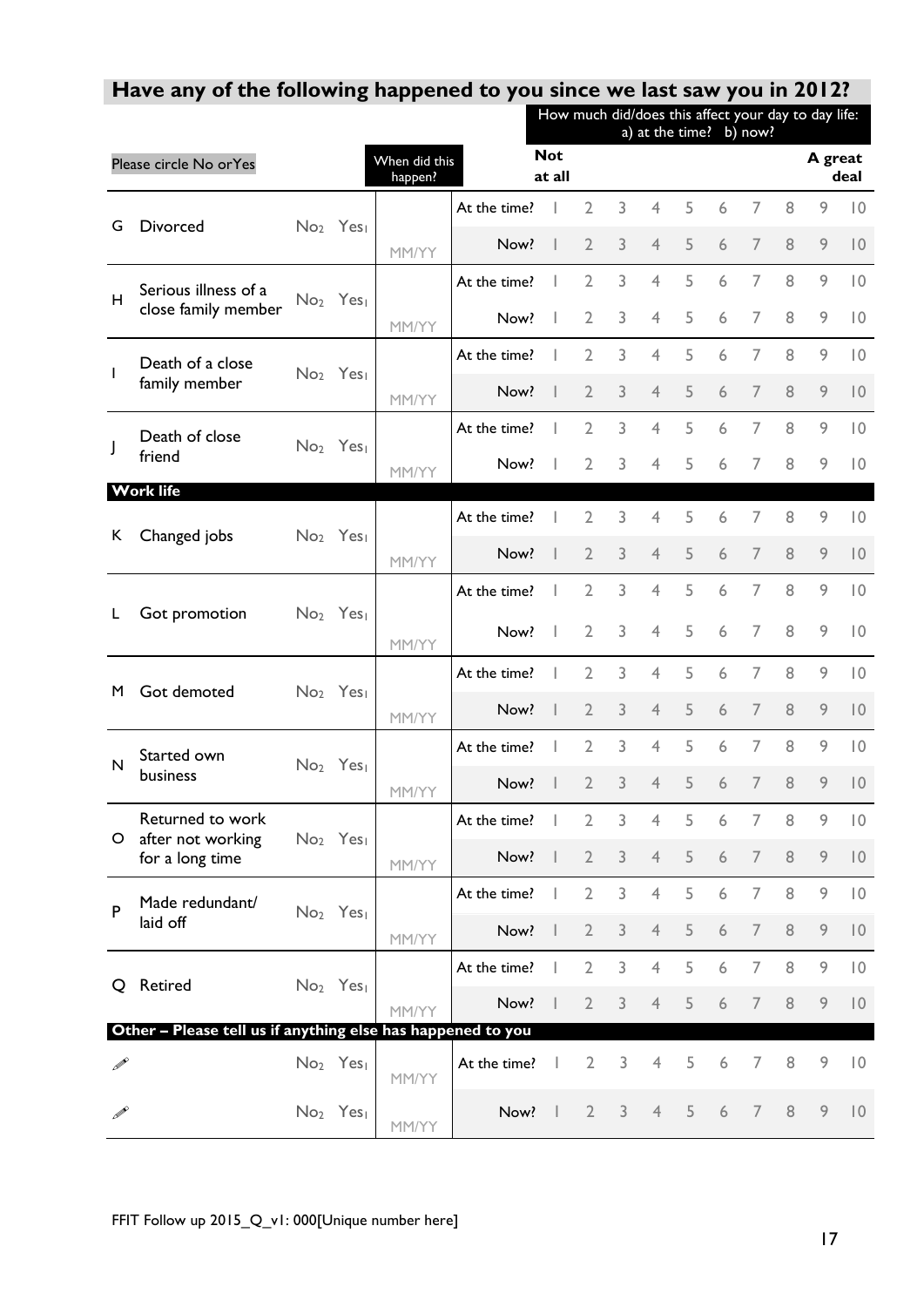# 42 **JOINT PAIN**

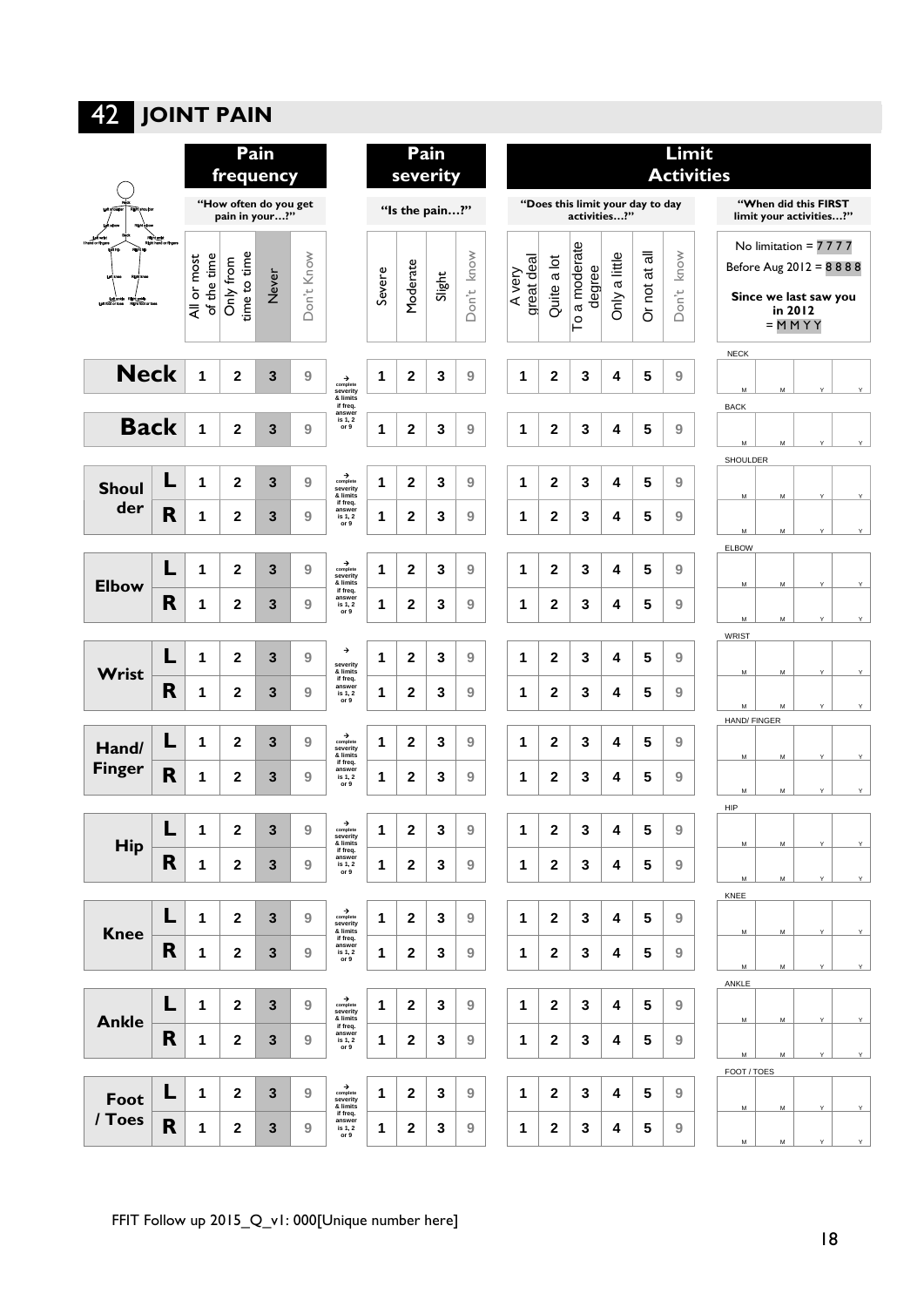# **INJURIES**

| Have you had any injuries since we last saw<br>43<br>you (i.e. since August-October 2012)?<br>Please tick ONE box<br>How many injuries have you had over this | Yes<br>No                                             | $\leq 44$<br>Thank man &<br>direct to Physical<br><b>Measures</b><br>provide details @ |                                                       |                                                          |                                                       |                                                          |
|---------------------------------------------------------------------------------------------------------------------------------------------------------------|-------------------------------------------------------|----------------------------------------------------------------------------------------|-------------------------------------------------------|----------------------------------------------------------|-------------------------------------------------------|----------------------------------------------------------|
| period?                                                                                                                                                       |                                                       |                                                                                        | injury $\mathsf{I} \mathsf{K}$                        | provide details @                                        |                                                       |                                                          |
| Please tick ONE box                                                                                                                                           |                                                       |                                                                                        |                                                       |                                                          |                                                       | injury 1 & 2 $\mathsf{K}$                                |
|                                                                                                                                                               |                                                       |                                                                                        | provide details @<br>$3+$<br>injury 1, 2 & 3 $\angle$ |                                                          |                                                       |                                                          |
|                                                                                                                                                               |                                                       |                                                                                        |                                                       |                                                          | If more than 3, record 3 most recent injuries         |                                                          |
|                                                                                                                                                               | Injury I                                              |                                                                                        | Injury 2                                              |                                                          | Injury 3                                              |                                                          |
| <b>Brief</b><br>description<br>of injury                                                                                                                      |                                                       |                                                                                        |                                                       |                                                          |                                                       |                                                          |
| What type                                                                                                                                                     | <b>Break or fracture</b>                              | Y,<br>$N_{2}$                                                                          | <b>Break or fracture</b>                              | Y,<br>N,                                                 | <b>Break or fracture</b>                              | Y,<br>N,                                                 |
| of injury<br>Please circle Y/N<br>on EACH LINE                                                                                                                | Ligament /<br>Cartilage /<br>Muscle damage            | Y,<br>N,                                                                               | Ligament /<br>Cartilage /<br>Muscle damage            | Y,<br>N,                                                 | Ligament /<br>Cartilage /<br>Muscle damage            | Y,<br>N,                                                 |
|                                                                                                                                                               | Dislocation of joint                                  | Y,<br>$N_{2}$                                                                          | Dislocation of joint                                  | Y,<br>N,                                                 | Dislocation of joint                                  | Y,<br>N,                                                 |
|                                                                                                                                                               | Severe<br>bruising / sprain                           | Y,<br>$N_{2}$                                                                          | Severe<br>bruising / sprain                           | Y,<br>$\mathsf{N}_{\scriptscriptstyle{2}}$               | Severe<br>bruising / sprain                           | Y,<br>N,                                                 |
|                                                                                                                                                               | Other (specify)                                       | Y,<br>$N_{2}$                                                                          | Other (specify)                                       | Y,<br>N,                                                 | Other (specify)                                       | Y,<br>N,                                                 |
| Date<br>of injury                                                                                                                                             | M<br>M                                                | Y<br>Y                                                                                 | M<br>M                                                | Y<br>Y                                                   | М<br>M                                                | Υ<br>Y                                                   |
| Location                                                                                                                                                      | Lower Limbs<br>Hip, Knee, Leg, Ankle, Foot,<br>Toes   | Y,<br>$N_{2}$                                                                          | Lower Limbs<br>Hip, Knee, Leg, Ankle, Foot, Toes      | Y,<br>$\mathsf{N}_{2}$                                   | Lower Limbs<br>Hip, Knee, Leg, Ankle, Foot,<br>Toes   | Y,<br>$N_{2}$                                            |
| of injury                                                                                                                                                     | Upper Limbs<br>Shoulder, Arm, Elbow,<br>Hand, Fingers | Y,<br>$\mathsf{N}_{2}$                                                                 | Upper Limbs<br>Shoulder, Arm, Elbow,<br>Hand, Fingers | Y,<br>$\mathsf{N}_{\scriptscriptstyle{2}}$               | Upper Limbs<br>Shoulder, Arm, Elbow,<br>Hand, Fingers | Y,<br>$\mathsf{N}_{\scriptscriptstyle{2}}$               |
| Please circle Y/N<br>on EACH LINE                                                                                                                             | Torso/ Upper body<br>Back, Neck, Ribs                 | Y,<br>$N_{2}$                                                                          | Torso/ Upper body<br>Back, Neck, Ribs                 | Y,<br>$\mathsf{N}_{2}$                                   | Torso/ Upper body<br>Back, Neck, Ribs                 | Y,<br>$N_{2}$                                            |
|                                                                                                                                                               | Other<br>(specify)                                    | Y,<br>$\mathsf{N}_{2}$                                                                 | Other<br>(specify)                                    | Y,<br>$\mathsf{N}_{\scriptscriptstyle{2}}$               | Other<br>(specify)                                    | Y,<br>$\mathsf{N}_{\scriptscriptstyle{2}}$               |
| Did this<br>injury<br>require<br>Please circle Y/N<br>on EACH LINE                                                                                            | Limitation of<br>usual activities                     | Y,<br>$\mathsf{N}_2$                                                                   | Limitation of<br>usual activities                     | Y,<br>$\mathsf{N}_{\scriptscriptstyle{2}}$               | Limitation of<br>usual activities                     | Y,<br>$N_{2}$                                            |
|                                                                                                                                                               | Hospital treatment                                    | Y,<br>$\mathsf{N}_{2}$                                                                 | Hospital treatment                                    | Y,<br>$\mathsf{N}_{\scriptscriptstyle{2}}$               | Hospital treatment                                    | Y,<br>$\mathbb{N}_{2}$                                   |
|                                                                                                                                                               | Physiotherapy                                         | Y,<br>$N_{2}$                                                                          | Physiotherapy                                         | Y,<br>$\mathsf{N}_{2}$                                   | Physiotherapy                                         | Y,<br>$\mathsf{N}_{2}$                                   |
|                                                                                                                                                               | Other treatment                                       | Y,<br>$\mathsf{N}_{2}$                                                                 | Other treatment                                       | Y,<br>$\mathsf{N}_{2}$                                   | Other treatment                                       | Y,<br>$N_{2}$                                            |
| To what extent<br>does this injury<br><b>STILL LIMIT</b><br>your day to day<br>activities                                                                     | Difficulty walking                                    | Y,<br>$N_{2}$                                                                          | Difficulty walking                                    | $Y_{\perp}$<br>$\mathsf{N}_{2}$                          | Difficulty walking                                    | Y,<br>$N_{2}$                                            |
|                                                                                                                                                               | <b>Difficulty</b><br>climbing stairs                  | Y,<br>$N_{2}$                                                                          | <b>Difficulty</b><br>climbing stairs                  | Y,<br>$\mathsf{N}_{\scriptscriptstyle{2}}$               | <b>Difficulty</b><br>climbing stairs                  | Y,<br>$\mathsf{N}_{\scriptscriptstyle{2}}$               |
| Please circle Y/N<br>on EACH LINE                                                                                                                             | Difficulty doing<br>physical activity                 | Y,<br>$N_{2}$                                                                          | Difficulty doing<br>physical activity                 | $\overline{Y}_1$<br>$\mathsf{N}_{\scriptscriptstyle{2}}$ | Difficulty doing<br>physical activity                 | $\overline{Y}_1$<br>$\mathsf{N}_{\scriptscriptstyle{2}}$ |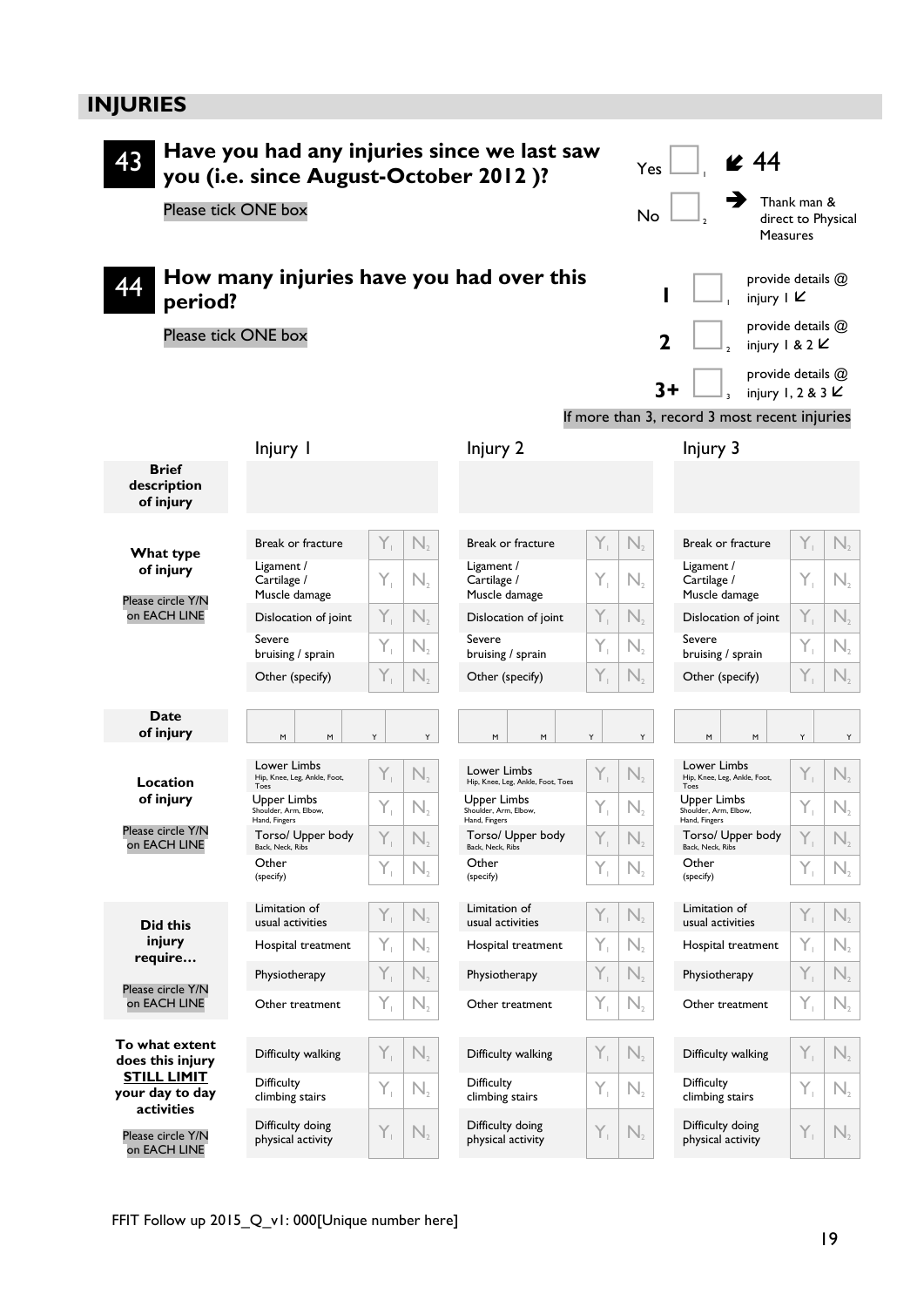# **PHYSICAL MEASURES**

# **45 BLOOD PRESSURE**



PLEASE RECORD ANY CONCERNS WITH BP MEASUREMENTS …



PLEASE RECORD ANY CONCERNS WITH WAIST MEASUREMENTS …

**BARCODE**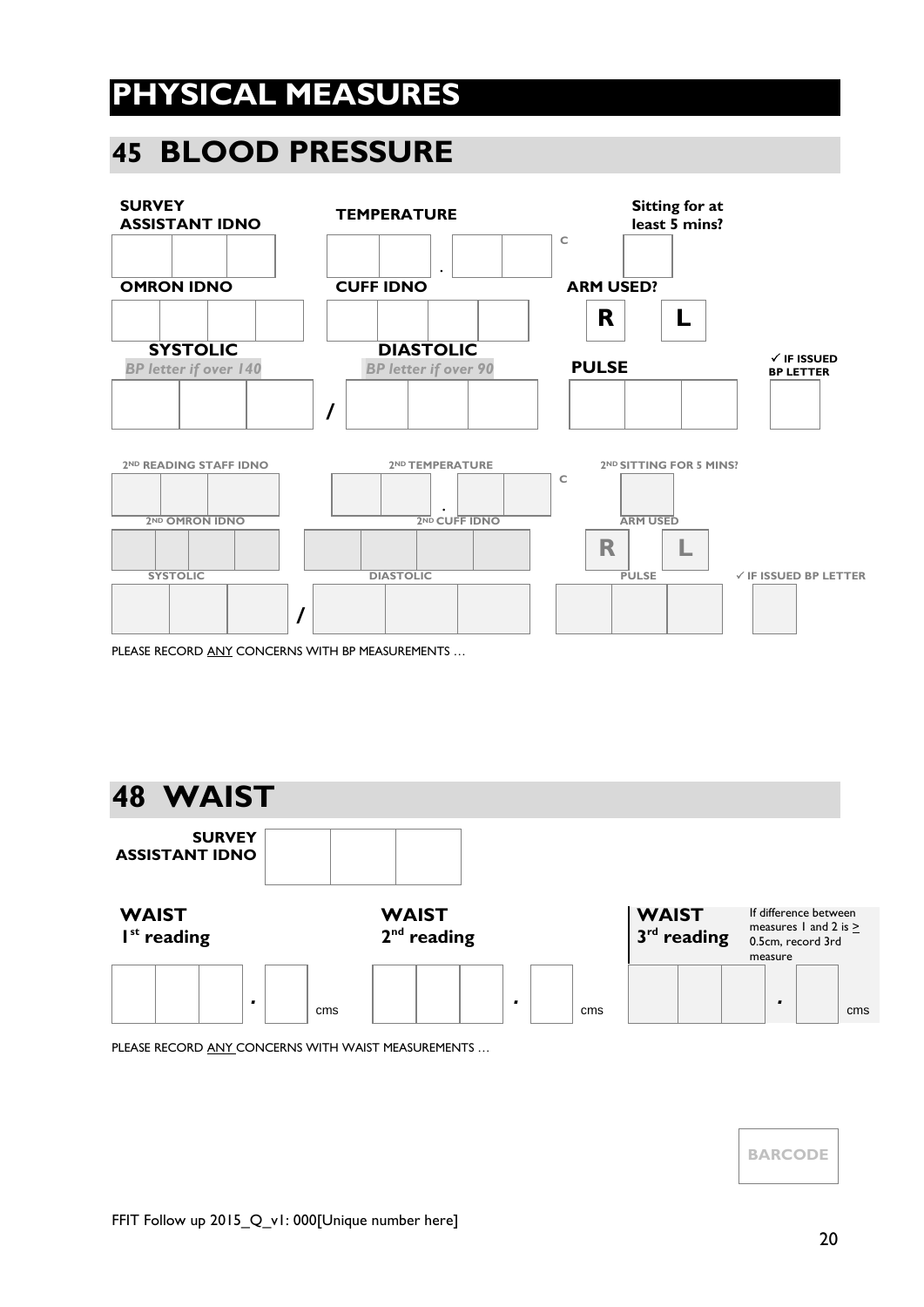# **48 WEIGHT**



PLEASE RECORD ANY CONCERNS WITH: WEIGHT MEASUREMENT

# **49 BODY COMPOSITION**

#### Is this man eligible for body composition measurement?

Man NOT eligible if fitted with: PACEMAKER, COCHLEAR IMPLANTS OR ANY OTHER ELECTRICAL IMPLANT(s)

| Eligible                                                         |                                              |                                     |                                                      |  |   |   |  |  |
|------------------------------------------------------------------|----------------------------------------------|-------------------------------------|------------------------------------------------------|--|---|---|--|--|
| <b>NOT Eligible</b>                                              | <b>RECORD REASON</b><br><b>NOT ELIGIBLE:</b> |                                     |                                                      |  |   |   |  |  |
|                                                                  |                                              |                                     |                                                      |  |   |   |  |  |
| <b>SURVEY</b><br><b>ASSISTANT IDNO</b>                           |                                              |                                     | <b>BODYSTAT</b><br><b>IDNO</b>                       |  | 3 |   |  |  |
|                                                                  |                                              |                                     | *** ATTACH ELECTRODES to RIGHT SIDE of BODY ONLY *** |  |   |   |  |  |
| <b>RESTING FOR AT</b><br><b>LEAST 3 MINUTES?</b><br>(LYING DOWN) |                                              | <b>TIME MEASURE</b><br><b>TAKEN</b> |                                                      |  |   | ٠ |  |  |
| <b>TEST NUMBER</b>                                               |                                              |                                     |                                                      |  |   |   |  |  |
| <b>LEAN Kgs</b>                                                  |                                              | ٠                                   | 50KHz                                                |  |   |   |  |  |

PLEASE RECORD ANY CONCERNS WITH MEASUREMENT …

# **THANK FOR PARTICIPATION, PROMPT RE QUESTIONNAIRE COMPLETION & DIRECT TO CHECKING STATION**